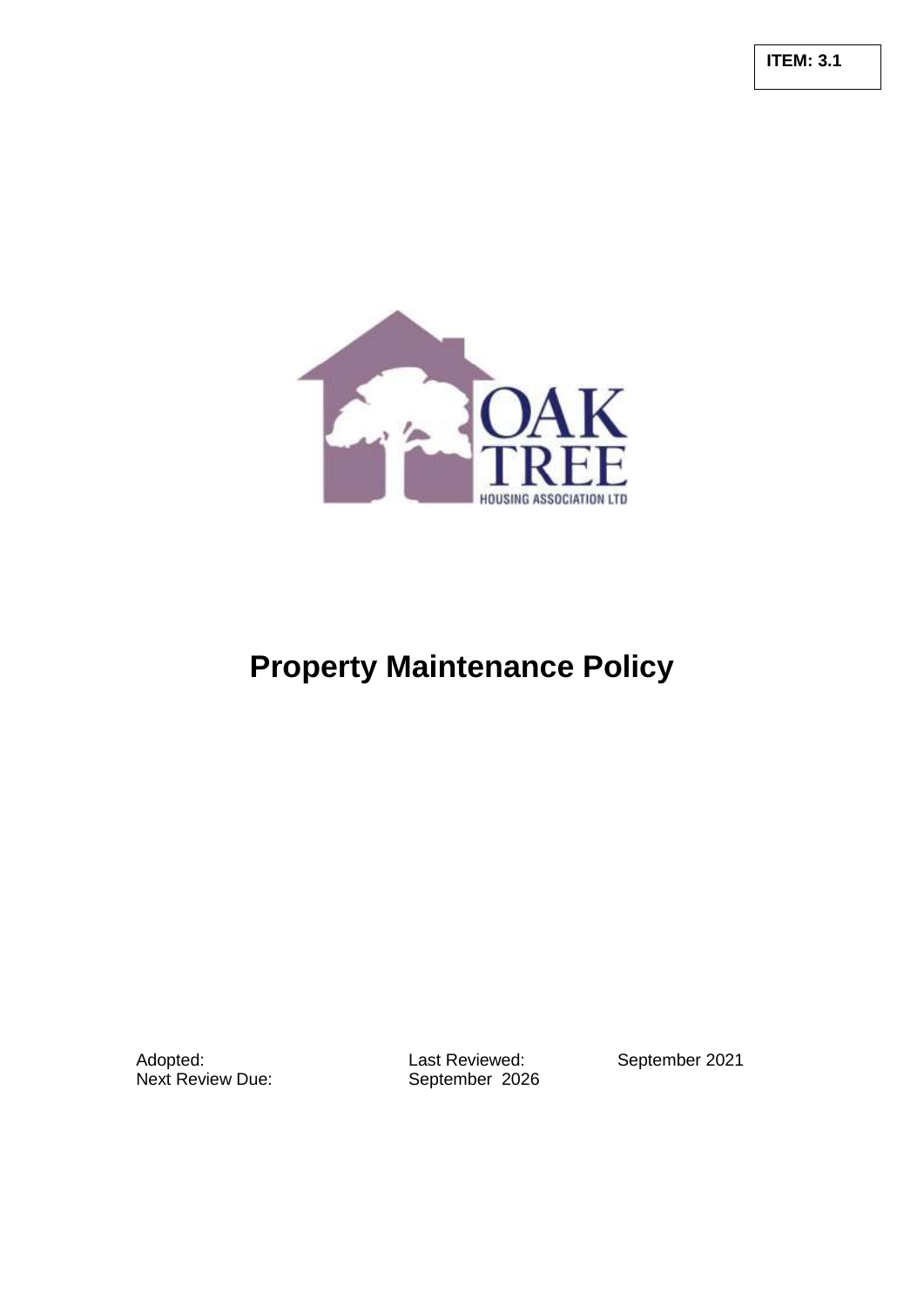## **Contents**

| 1.  | Introduction                                                  | 4              |
|-----|---------------------------------------------------------------|----------------|
| 2.  | Aims and Objectives                                           | 4              |
| 3.  | <b>Expected Outcomes</b>                                      | 5              |
| 4.  | Informing and Involving Stakeholders                          | $5-6$          |
| 5.  | <b>Legislation and Best Practice</b>                          | $6 - 7$        |
| 6.  | <b>Standards of the Maintenance Service</b>                   | $\overline{7}$ |
| 7.  | <b>Roles in Service Provision</b>                             | $7 - 8$        |
| 8.  | <b>Repairs Responsibilities</b>                               | $8-9$          |
| 9.  | Insurance                                                     | 9              |
| 10. | <b>Property Maintenance Access</b>                            | 9              |
| 11. | <b>Tenant's Responsibilities</b>                              | $9 - 10$       |
| 12. | <b>Rechargeable Repairs</b>                                   | 10             |
| 13. | <b>Reactive Repairs Service</b>                               | 11             |
| 14. | <b>Repair Response Times</b>                                  | $11 - 12$      |
| 15. | <b>Right to Repair</b>                                        | $12 - 13$      |
| 16. | <b>Repairs Responsibility – Mixed Tenure Blocks</b>           | 13             |
| 17. | <b>Repairs Inspections</b>                                    | $13 - 14$      |
| 18. | <b>Void Properties</b>                                        | $14 - 15$      |
| 19. | Adaptations                                                   | 15             |
| 20. | Asbestos Management                                           | 15             |
| 21. | <b>Gas Safety</b>                                             | $15 - 16$      |
| 22. | <b>Planned and Preventative Maintenance</b>                   | 16-17          |
| 23. | <b>Quality Standards</b>                                      | 17             |
| 24. | <b>Alterations to Property</b>                                | 18             |
| 25. | <b>Compensation for Improvements</b>                          | 18-19          |
| 26. | Access for Reactive and Maintenance Inspections               | 19             |
| 27. | <b>Contractor Management</b>                                  | 19-20          |
| 28. | <b>Regulatory Property Maintenance Performance Indicators</b> | 20             |
| 29. | Complaints                                                    | 20             |
| 30. | <b>Publicising this Policy</b>                                | 20             |
|     |                                                               |                |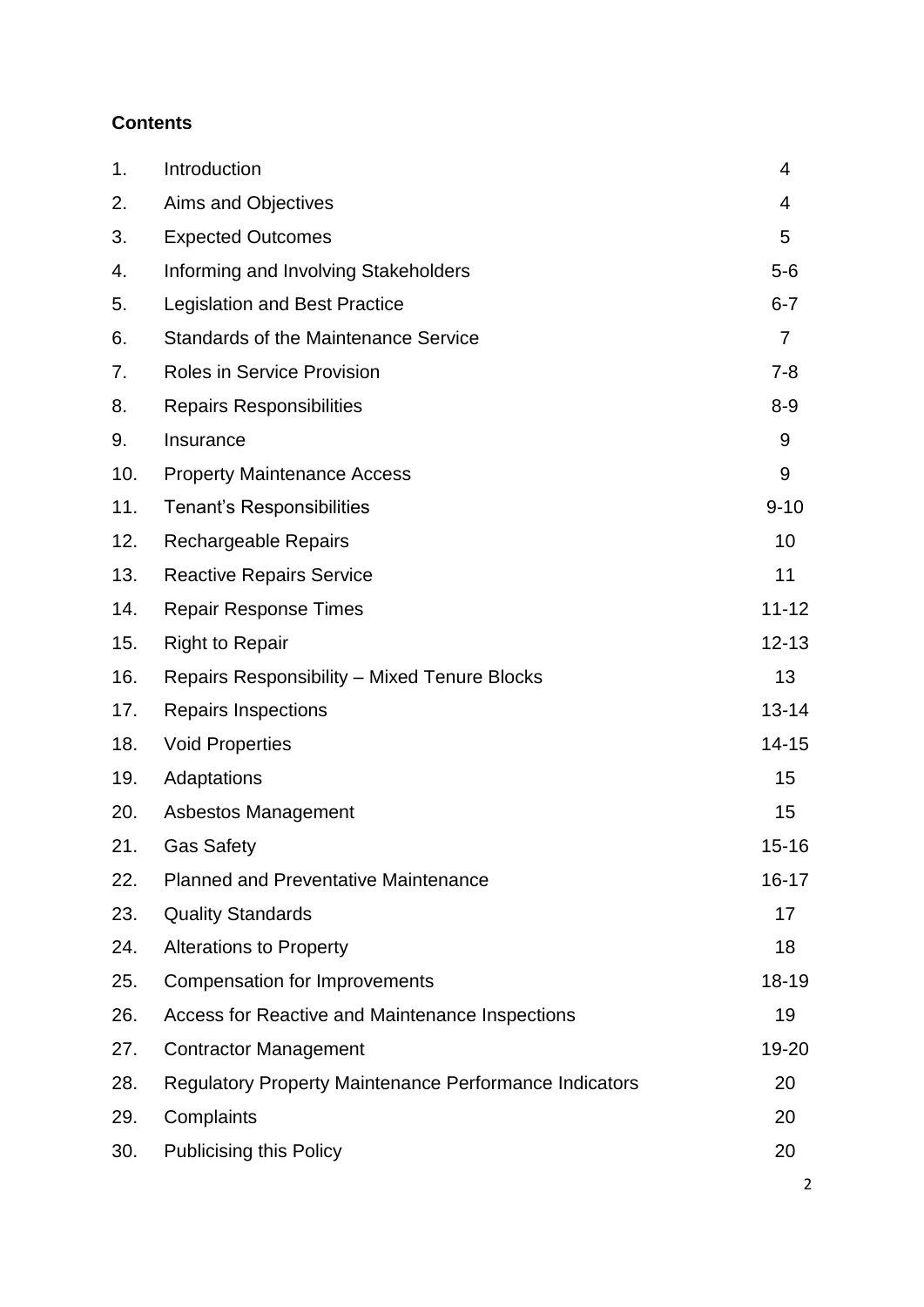| 31. Policy Review                                        | 21 |
|----------------------------------------------------------|----|
| 32. Procurement                                          | 21 |
| Appendix 1: Tenant and Landlord Repairs Responsibilities |    |
| Appendix 2: Emergency and Right to Repair Categories     |    |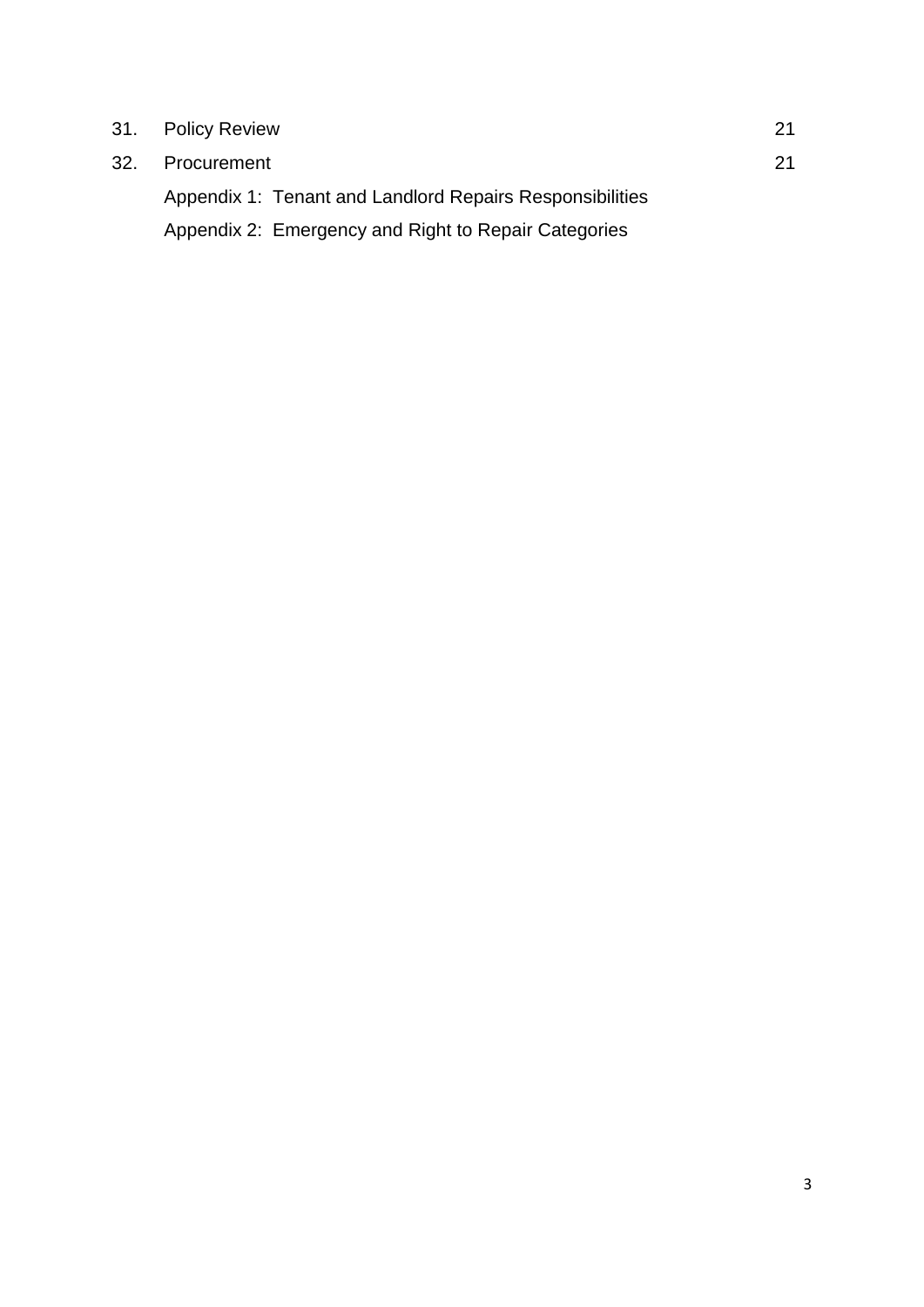## **1. Introduction**

- 1.1 Oak Tree Housing Association is a Registered Social Landlord (RSL) and has charitable status. The Association operates in the Inverclyde area and currently owns and manages circa 1,800 properties across a range of tenures.
- 1.2 The Association also provides a factoring services to circa 1,400 owner occupiers.
- 1.3 This policy covers all aspects of the property maintenance service incorporating reactive, void, planned and cyclical works.
- 1.4 This policy has been developed to take account of legislative, regulatory and good practice requirements in connection with the service delivery of this area of operation.
- 1.5 This policy applies to all properties owned and/or managed by the Association.

## **2. Aims and Objectives**

- 2.1 Oak Tree Housing Association is committed to maintaining our properties and common areas to the highest possible standard whilst providing excellent customer service.
- 2.2 The Property Maintenance Policy aims to ensure that the Association provides an effective maintenance services that complies with its landlord obligations.
- 2.3 Our objectives include:
	- Delivering a clear, comprehensive and equitable property maintenance service;
	- Ensuring that all properties are safe, secure and meet relevant standards;
	- Maintaining our properties in accordance with the relevant and applicable legal requirements placed on us and our responsibilities set out in our tenancy and factoring agreements/written statement of services;
	- Providing an efficient, effective and value for money property maintenance service aimed at prolonging the useful life of our properties and delivering customer satisfaction through high standards of service;
	- Collecting and using business intelligence on the condition of our stock and demonstrate that we are using this to make informed financial decisions to maintain and improve our properties;
	- Regularly reviewing our arrangements for the procurement of repairs and maintenance works; and
	- Taking positive steps to inform and listen to tenants about continuous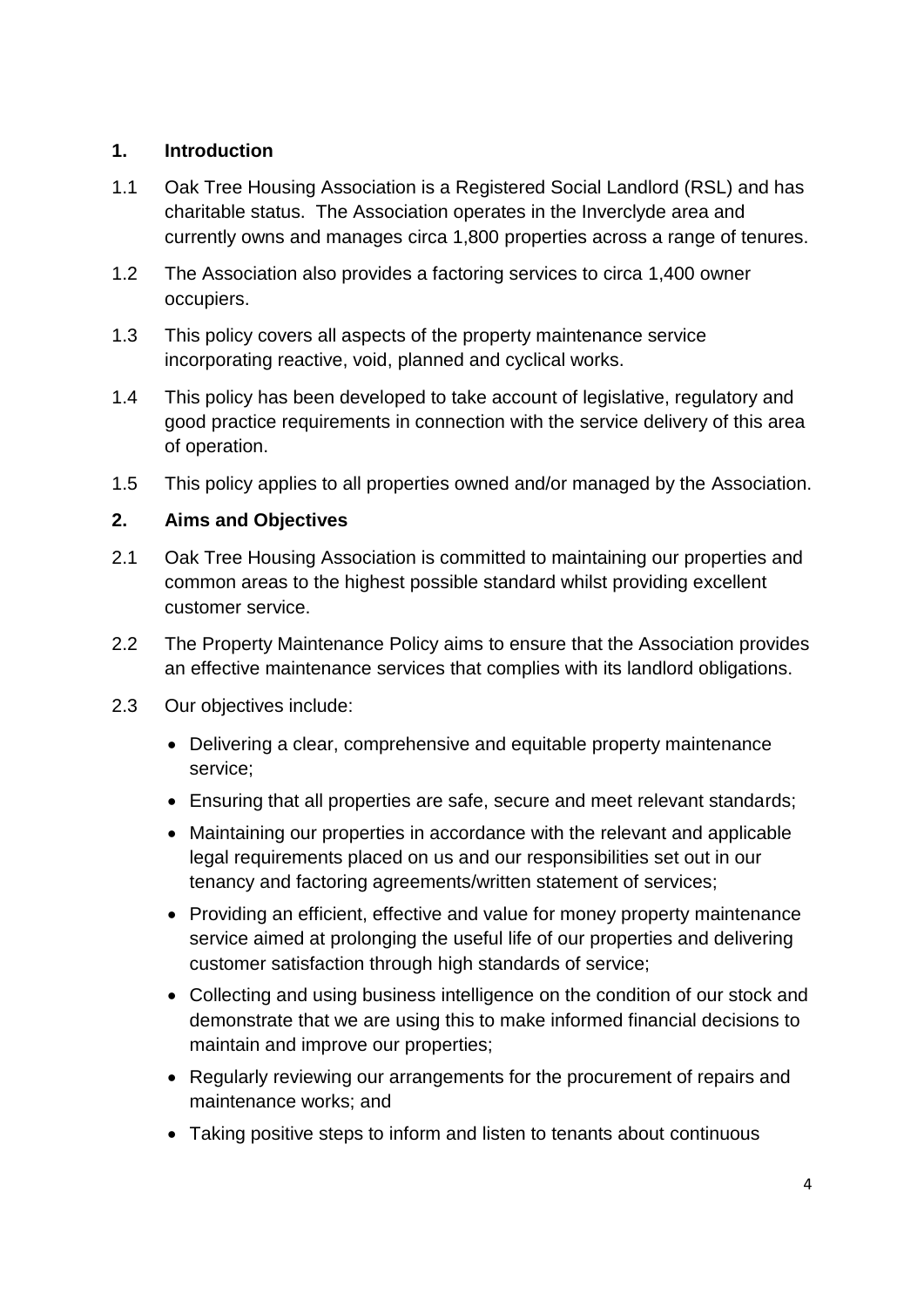improvements to our housing maintenance service.

## **3. Expected Outcomes**

- 3.1 Key outcomes of operating an effective Property Maintenance Policy include:
	- Ensuring that properties are well maintained, safe, secure and in line with the requisite standards;
	- Maximising the percentage of reactive repairs completed within specified reactive repairs key performance indicators;
	- Maximising the percentage of reactive repairs carried out that were completed right first time and minimising repeat repairs;
	- Optimising customer satisfaction with service delivery; and
	- Delivering 'value for money' benchmarked within the RSL sector;
	- To comply with legal duties, best practice and obligations contained within the tenancy agreement;
	- To provide a prompt and efficient response to routine, urgent and emergency repair requests from tenants and provide homes in a safe and high standard of repair that offer a warm comfortable and healthy living environment for occupants and which remain in demand;
	- To provide an efficient and responsive reactive repairs service that reflects tenant priorities;
	- To ensure effective systems are in place to monitor all performance and financial aspects of the repairs and maintenance service which will underpin the planning of works and enable the Housing & Technical Services Sub-Committee to control the service;
	- To ensure procedures are reviewed as a result of feedback, satisfaction and complaints procedures;
	- Provide customers with regular performance information and a range of opportunities to be involved in the development of the service;
	- To ensure that high standards of performance are achieved by contractors employed by the Association;
	- To ensure that life cycle costing exercises are conducted as necessary to assess the potential costs of future major repairs;

## **4. Informing and Involving Stakeholders**

- 4.1 We will promote our Property Maintenance Policy through our newsletter, website and tenancy handbook.
- 4.2 Where we plan to make significant changes to the policy, we will consult tenants through short-life working groups in line with tenant participation.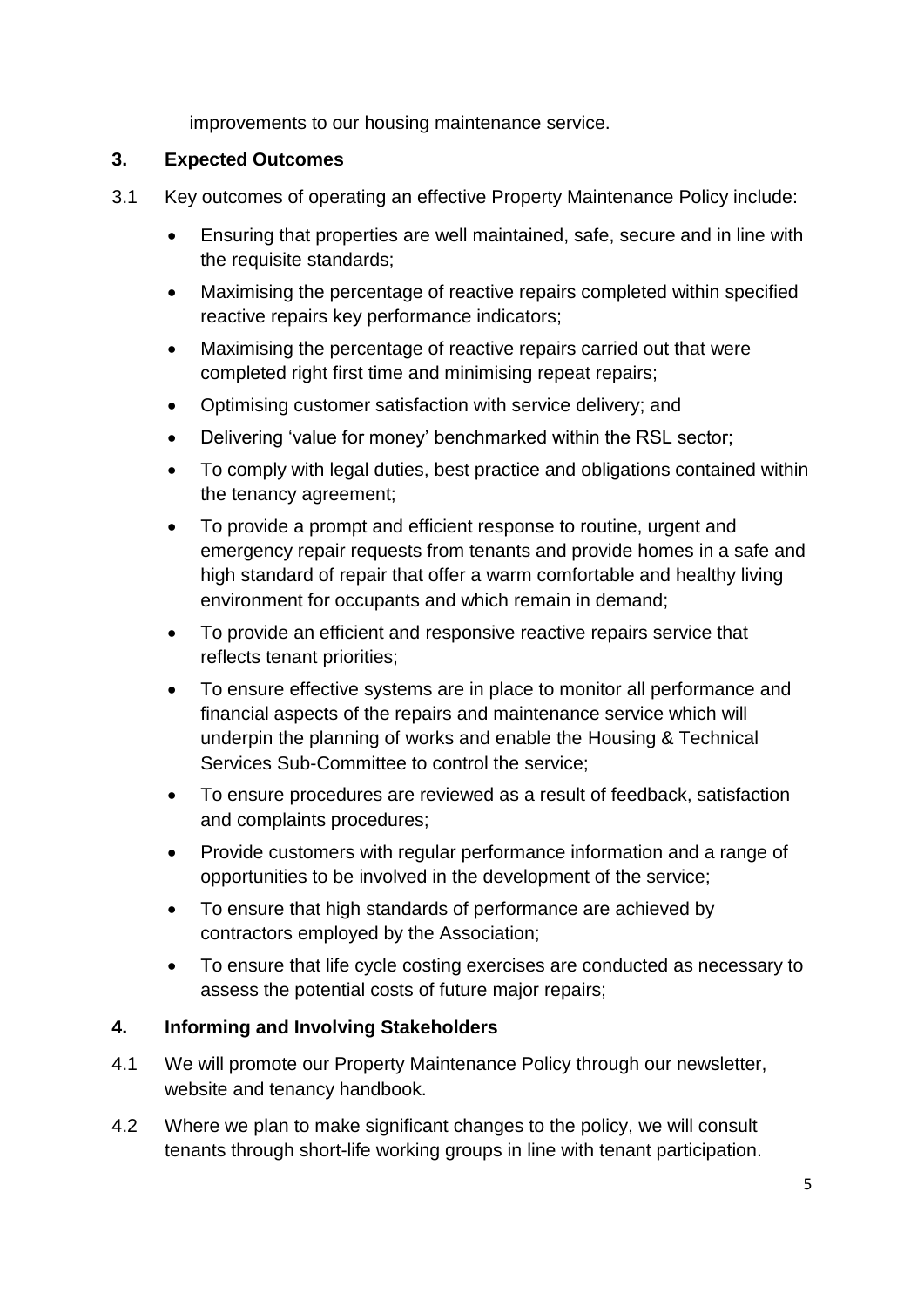## **5. Legislation and best practice**

- 5.1 The Association will comply with all legal requirements regarding housing quality, repairs, maintenance and improvements to ensure that its maintenance policies and procedures aid this process, including but not limited to:
	- The Health & Safety at Work Act 1974
	- The Housing (Scotland) Act 2001, as amended
	- Property Factors (Scotland) Act 2011, as amended
	- General Data Protection Regulation (GDPR)
	- The Scottish Social Housing Charter
	- Management of Health and Safety at Work Regulations 1999, as amended
	- Gas Safety (Installation and Use) Regulations 1998
	- Gas Safety (Management) Regulations 1996
	- Construction (Design & Management) Regulations 2015
	- Building (Scotland) Act 2003
	- Building (Scotland) Regulations 2004
	- Control of Asbestos Regulations 2012
	- Environmental Protection Act 1990
	- Electrical Equipment (Safety) Regulations 1994
	- Energy Performance of Buildings (Scotland) Regulations 2008
	- Fire (Scotland) Act 2005
	- Fire Safety (Scotland) Regulations 2006
	- Lifting Operations and Lifting Equipment Regulations 1998
- 5.2 The legislative requirements include the need to comply with the range of health and safety duties imposed upon landlords; and various landlord responsibilities set out in the Housing (Scotland) Act as amended, to ensure that a duty of care to our tenants is maintained.
- 5.3 Common law, statute and the contractual obligations within our Tenancy Agreement set out our responsibilities as landlord and those of our tenants.
- 5.4 These are summarised in our 'Guide to Repairs' (see Appendix 1).
- 5.5 We expect our tenants to conduct their tenancies in a reasonable manner and not damage or allow any member of their household or visitor to their home to damage the property, either internally or externally.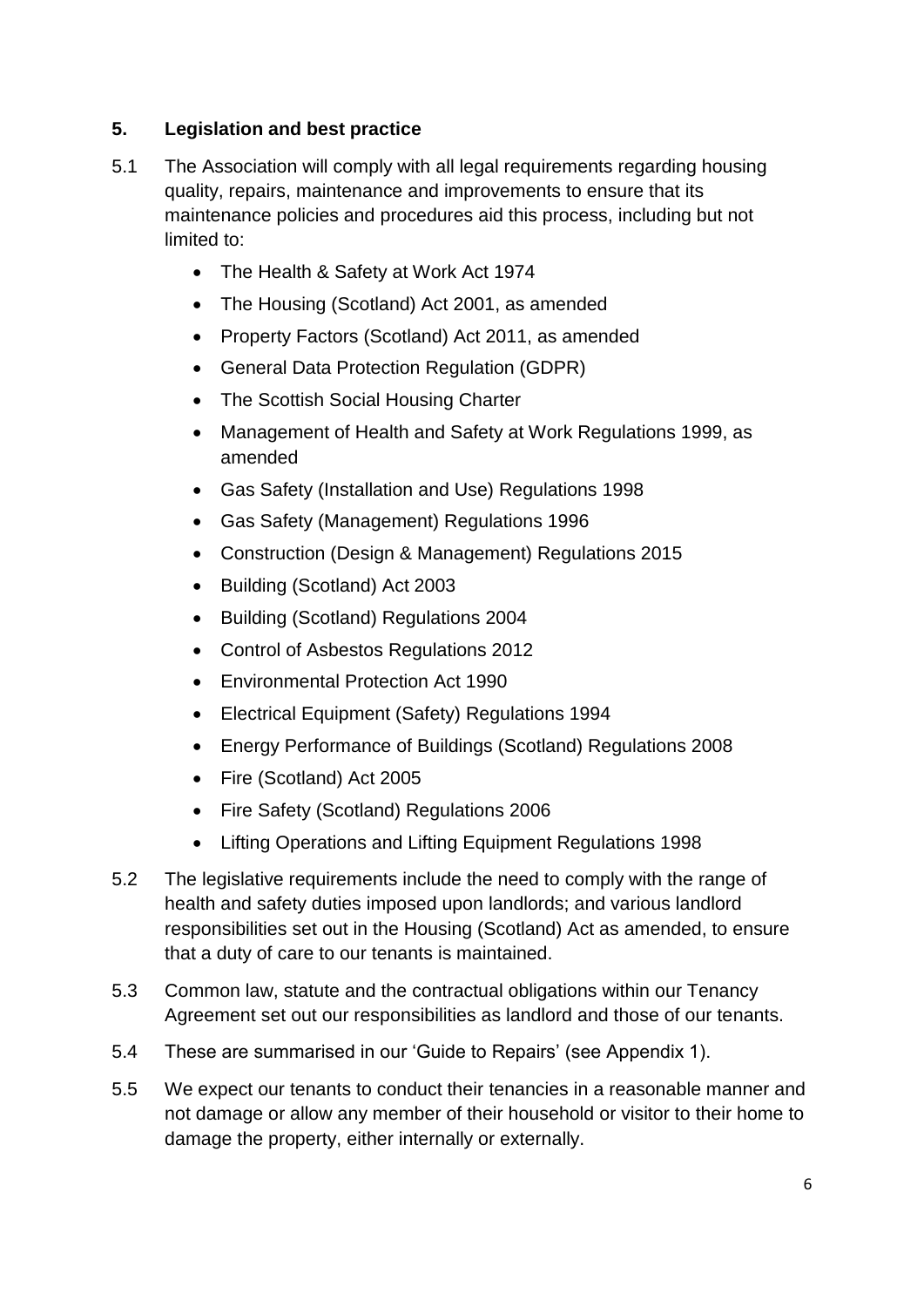5.6 If a tenant has damaged their property or failed to take care of it, we may charge for the costs of the repair.

## **6. Standards of the Maintenance Service**

- 6.1 The Association will ensure that the standards and outcomes set down in the Scottish Social Housing Charter (April 2012) relating to Housing Quality and Maintenance are achieved.
- 6.2 The Association will ensure that the provisions of the Building Standards (Scotland) Regulations 2003, as amended, and associated Technical Standards and any amended or superseding Regulations are met.
- 6.3 The Association will ensure that it only employs contractors willing and able to abide by the terms and conditions of the Association's contracts for maintenance works and achieve the standards required.
- 6.4 The Association will also ensure that all contractors it employs to carry out repairs and maintenance are registered with the appropriate regulatory or trade bodies e.g. Gas Safe, National Inspection Council for Electrical Installation Contracting.
- 6.5 Contractors employed by the Association shall hold the appropriate levels of insurance cover for the works to be undertaken. The Association shall obtain copies of contractor's insurance certificates prior to contracts commencing, or on insurance policy renewal anniversaries.
- 6.6 The Association will carry out regular inspections to test the quality of workmanship and materials of the contractors it employs.

## **7. Roles in Service Provision**

- 7.1 The Housing & Technical Sub-Committee will have responsibility for approval of this policy on the basis that it meets regulatory and legal requirements and supports the objectives of the organisation.
- 7.2 The Housing & Technical Sub-Committee also has the responsibility for budget approval to facilitate implementation of this policy.
- 7.3 The Maintenance Manager has responsibility to ensure that the policy is applied and meets the outcomes and standards outlined in the Scottish Government's Social Housing Charter.
- 7.4 The Maintenance Manager has the responsibility to ensure that staff implement this Policy and associated procedures to ensure the effective delivery of the Association's property maintenance activities.
- 7.5 Particular attention will be paid to Part 2, Tenants of Social Landlords: Chapter 1, Scottish Secure Tenancies: Sections 27 – 31, Repairs and Maintenance.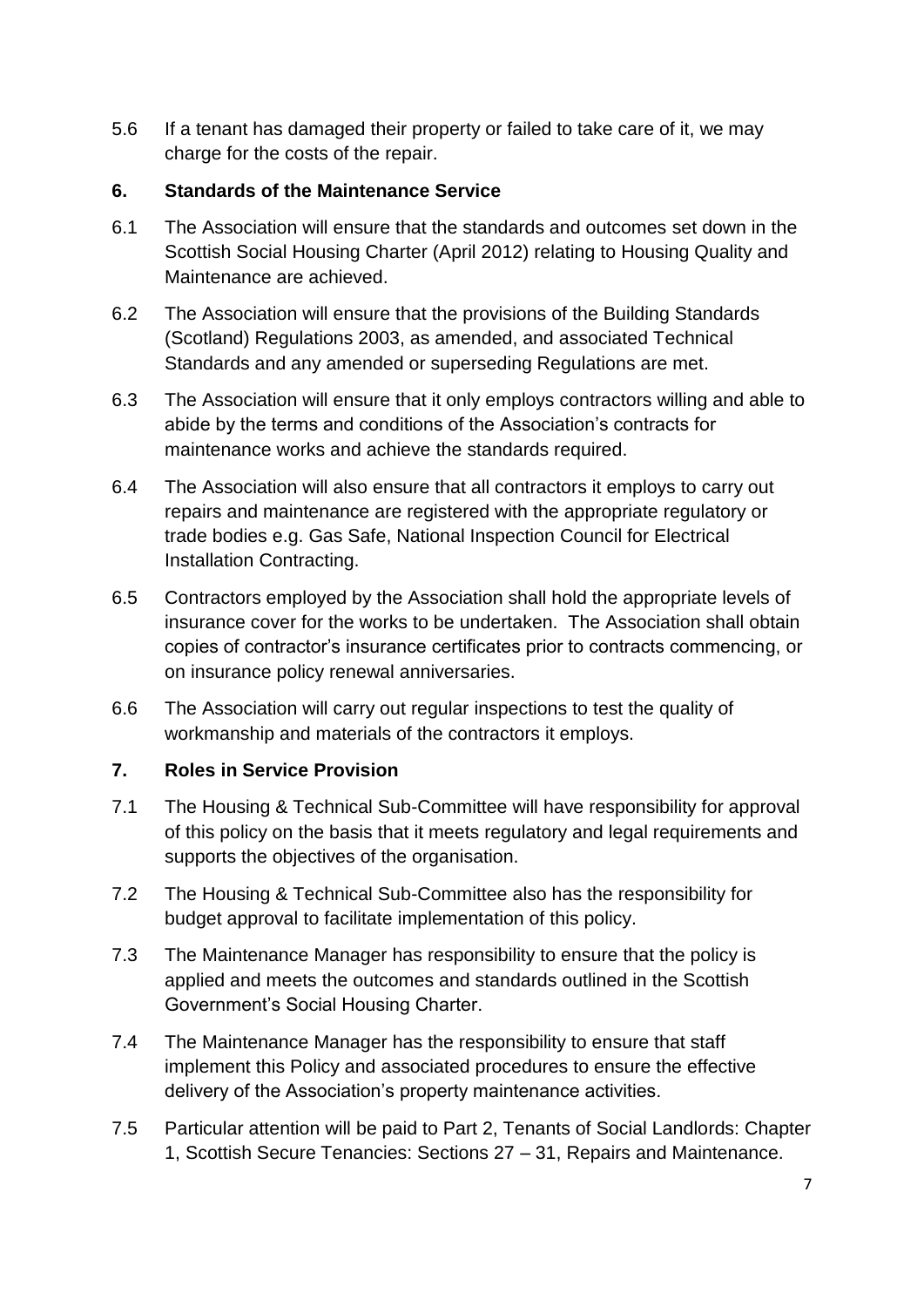This includes:

- **Section 27 – Repairs:** This section puts the landlord under an obligation to ensure that the house is kept wind and watertight and reasonably fit for human habitation.
- **Section 28 Landlord's consent to work:** This section requires a tenant to get the written consent of the landlord to undertake any work, other than interior decoration.
- **Section 29 – Re-imbursement of cost of work:** This section applies when a Scottish secure tenancy comes to an end. Where a tenant has carried out improvement work to the house, with the consent of the landlord, the landlord can make a payment to the tenant, up to the cost of the work.
- **Section 30 – Right to compensation for improvements:** Where the tenant has carried out certain improvement works, with the consent of the landlord, they are entitled to compensation for the cost of the works when the tenancy comes to an end.

## **8. Repair Responsibilities**

- 8.1 The Association's Repair Responsibilities are summarised below:
	- a) **External Fabric –** To repair and maintain the external fabric of the building and related common parts in a good condition under the terms of the responsive, cyclical and major repairs programmes as detailed in this policy.

This includes, for example, roofs, external walls, gutters, downpipes and close doors.

In general, the Association will maintain the structure, exterior and common parts of the property; keep in good working order the Association's installations for the supply of water, gas (if applicable), electricity, sanitation and space and water heating, all fixtures and fittings owned by the Association.

- b) **Internal Common Works –** To maintain common entrances, stairways, passageways and other common areas in a good condition and fit for use by the resident household and visitors. This includes for example stairs, close windows and communal TV ariels.
- c) **Internal Works -** The Association will repair, maintain and renew where applicable at the end of their economic lives, all building elements owned by the Association.

For example: Internal fitments – To repair and maintain installations which have been provided by the Association. This includes for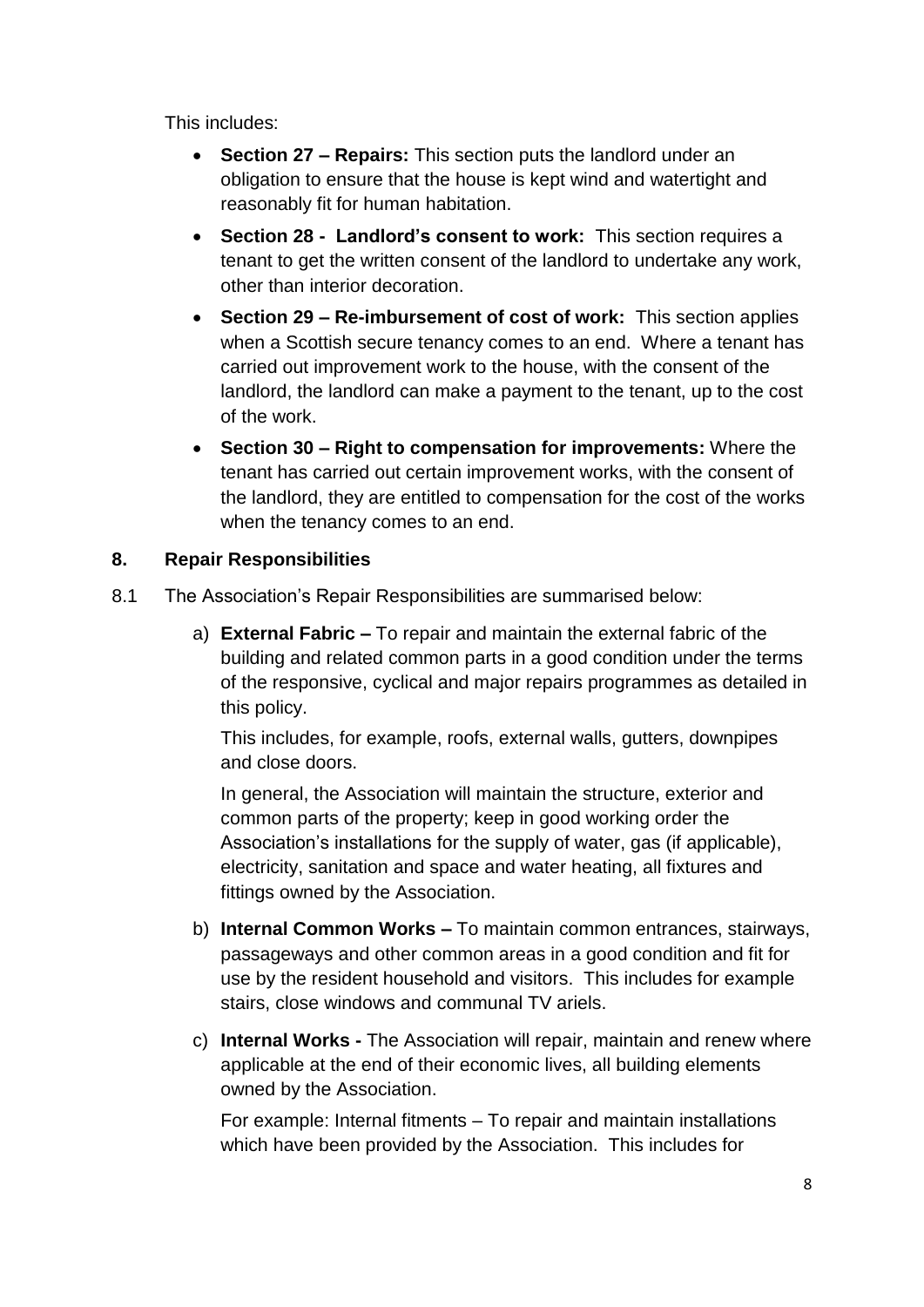example, kitchen and bathroom fitments, pipework for the supply of gas and water, heating systems and electrical writing, windows and doors.

- d) **Environmental Repairs –** To repair and maintain environmental areas owned or factored by the Association such as paths, walls, fences, bin stores, play areas, drying areas and hard and soft landscaping.
- e) **White Goods, Furniture, Decoration and Flooring –** To repair, maintain and renew white goods, furniture, decoration and flooring, where these have been supplied by the Association and form part of the tenancy e.g. supported accommodation.
- 8.2 The Association shall not repair, maintain or renew tenant fixtures, fittings or appliances.

#### **9. Insurance**

- 9.1 The Association will maintain comprehensive Buildings Insurance for all its properties. Such insurance will not cover loss or damage caused to tenants' contents such as furniture and other possessions.
- 9.2 Tenants, sharing owners and outright owners are responsible for arranging home contents insurance to cover their own possessions.

## **10. Property Maintenance Access**

- 10.1 The Association will give the tenant at least 24 hour's notice where access is required by Association staff, or contractors. However, there may be occasions where an emergency will arise which will require immediate access and the tenant's co-operation on these occasions would be necessary. Under exceptional circumstances we may have to force access where we have been unable to contact the tenant.
- 10.2 The Association shall ensure that tenants are provided with written notification prior to the commencement of planned maintenance activities, or where a cyclical programme requires access within the property.

## **11. Tenant's Responsibilities**

Tenant's responsibilities are summarised below:

- a) **Repairs –** Under legislation tenants have obligations to report and allow access to carry out repairs to their home and the common areas. They also have responsibility for specific areas of maintenance. Full details of responsibility are contained with the Tenancy Agreement and Tenant's Handbook. (See also Appendix 2 of this Policy).
	- **-** The tenant will be responsible for reporting repairs promptly to the Association;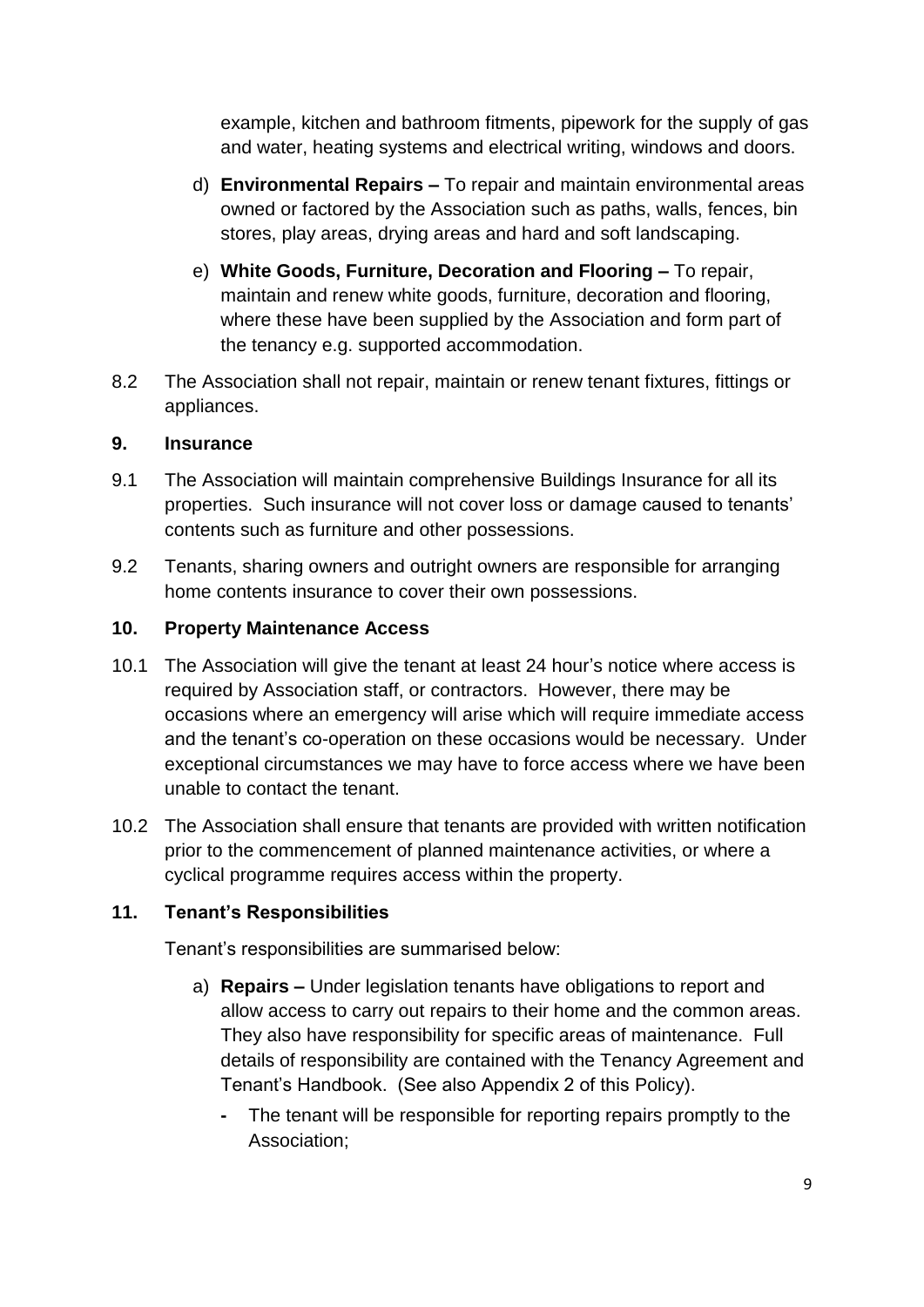- **-** The tenant will ensure that the dwelling and fixtures belonging to the Association remain in the condition in which they were provided by the Association subject to fair wear and tear;
- **-** The tenant will keep the interior of the property in good and clean condition and in property decorative order;
- **-** Where the tenant has exclusive or shared use of a garden, the tenant will maintain it, unless the Association has agreed to organise such works as a service, in which case the tenant will be responsible for paying for such services via a service charge;
- **-** The tenant will be responsible for damage to glass, choked sinks or sanitary ware, plugs, or chains, internal door handles, replacing lost or broken keys and any costs incurred through forcing entry required as a result of lost keys, particularly where such damage is due to the tenant's negligence. Where the damage is covered by the Association's Building Insurance, the tenant will be liable for any excess;
- **-** The tenant must replace items damaged through neglect or carelessness on the part of the tenant or any member of the tenant's household or a visitor;
- **-** The tenant will be responsible for payment of an abortive call out or work carried out as a result of problems pertaining to the tenant's own fixtures and fittings, appliances or installations;

## b) **Tenants' Responsibilities in Common Areas**

**-** The tenant will not cut, mark, draw or letter any part of the external walls, common entrances or staircase of the building, nor put up any items such as TV ariels or signboards on the building without the written consent of the Association

## 12. **Rechargeable Repairs**

- 12.1 Charges will be levied where a repair becomes necessary as a result of the wilful, negligent or accidental actions of a tenant as oppose to through fair wear and tear. This also applies where visitors have caused damage.
- 12.2 The Association will charge the costs of repairing such damage to the tenant.

## **13. Reactive Repairs Service**

- 13.1 We will offer a wide range of methods to maximise ease of reporting. Repairs may be reported by phone, email, in person, via our tenant portal or in writing.
- 13.2 With all repair works, the Association will aim to ensure that good quality materials are used by contractors and that high standards of workmanship are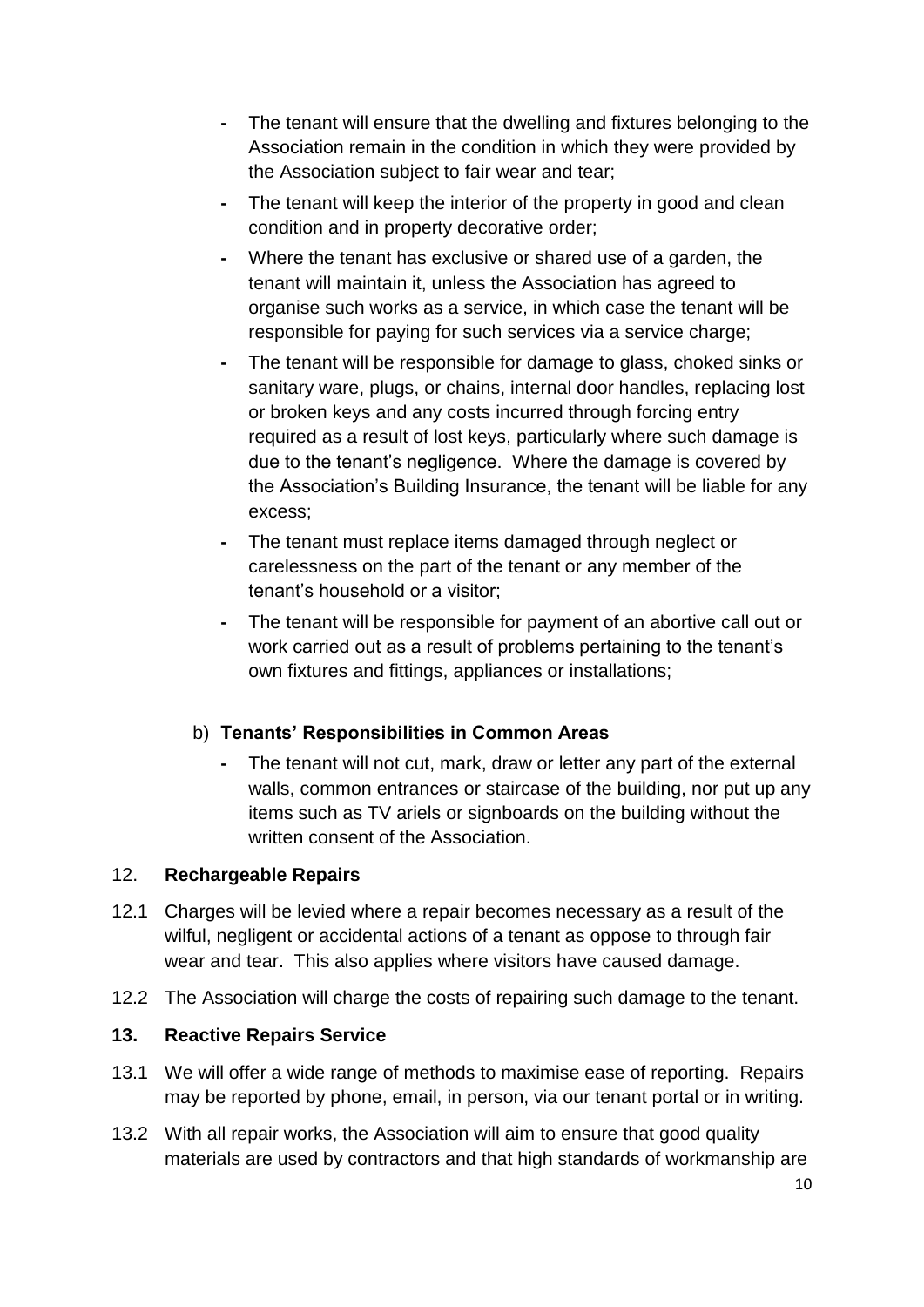attained. We will clearly identify our expectations to our contractors and also invite customer feedback via our satisfaction survey at individual repair level.

13.3 We will publicise information about the service in a number of ways. The Tenant Handbook and website in particular will provide detailed information such as repair responsibilities and response times. Publications such as the quarterly newsletter will be used to provide general information such as practical tips, out of hours contact details and performance statistics.

## **14. Repair Response Times**

- 14.1 The Association will categorise reported faults and according to the level and nature of the response required.
	- a) **Emergency Repairs:** An emergency repair is defined as something that could not have been foreseen and which could cause danger to health, resident's safety, or serious damage or destruction to property.

The minimum emergency service provided will be a 'make safe' solution with any associated outstanding repair work following on from the original visit. (Appendix 2 details the repairs that wold normally be classified as emergency.)

Right to repair items with a one day completion time will also be placed in this category.

All emergency repairs will be responded to within 2 hours from the time of the initial request for service and immediately made safe and remedial works completed.

Where remedial works cannot be completed during the initial visit, a follow on repair shall be arranged to allow the works to be completed.

The Association will have in place arrangements to ensure requests for emergency repairs can be received and responded to 24 hours a day, 7 days a week.

- b) **Urgent Repairs**: Where a repair is categorised as urgent, the Association will offer a repair by appointment system where the repair (or inspection if necessary) is carried out and completed within 2 working days, (commencing from the time of the initial request for the service). Our contractor will contact you direct to make access arrangements.
- c) **Routine Repairs**: The timescales for these is 7 working days from the day the repair was reported.
- d) **Non Standard Repairs**: Sometimes a non-emergency repair will take longer than usual due to unique circumstances such as a part being difficult to obtain, multi trades being involved in a repair or unforeseen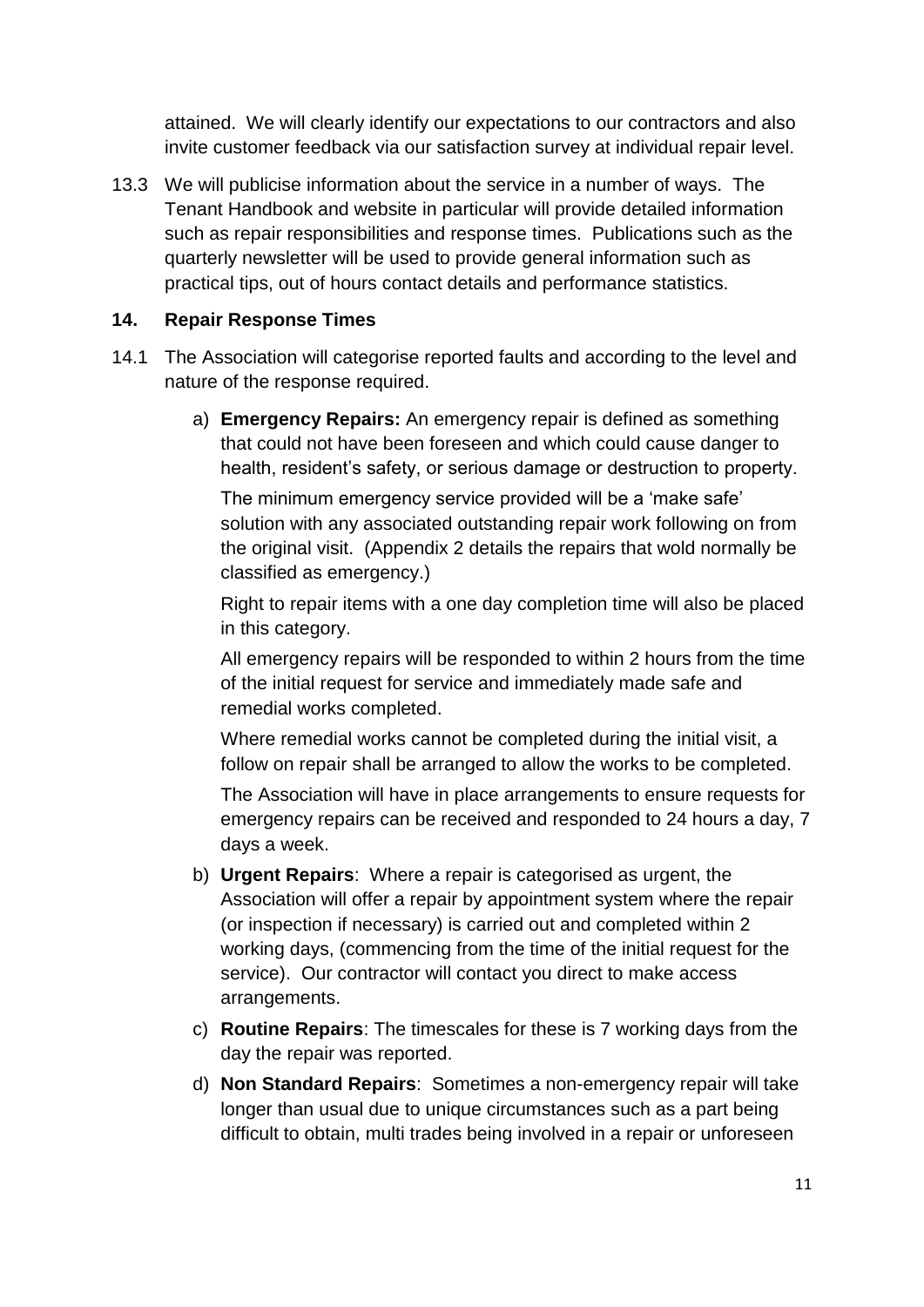additional works required.

These type of repairs will be completed within 28 working days of the original report being made. If this is not possible, full information will be provided as to the reasons for the delay and the expected completion.

- **e) Complex Repairs:** The Association have defined the following repairs as complex repairs which are not considered to be a routine repair. Complex repairs shall be excluded from repair charter calculations:
	- $\Box$  Where the estimated or actual value of the works are equal or greater than £1000;
	- □ Waste and rubbish uplifts:
	- □ Surveys i.e. asbestos surveys, Energy Performance Certificate Surveys;
	- □ Garden/Grounds Maintenance:
	- □ Pest Control;
	- □ Key Cutting/Replacement Fobs;
	- □ Insurance Works:
	- $\Box$  CCTV:
	- □ Forced Access;
	- □ Works to unoccupied properties;
	- Dry Risers Remedial;
	- □ Common Extract Fan Systems;
	- □ Garages/Lock Ups;
	- □ Work in relation to evictions;
	- Graffiti Removal;
	- Defect Liability Period works;
	- □ Asbestos Management Works
	- General Cleaning;
	- □ Legionella Management Works;
	- □ Lift shutdowns/maintenance:

## **15. Right to Repair**

- 15.1 The Association will adhere to the requirements of the Right to Repair scheme defined in the Housing (Scotland) Act 2001. This statutory scheme covers specified repairs known as qualifying repairs of an urgent nature up to a maximum of £350.
- 15.2 If a qualifying repair is not started within the required timescale, tenants can instruct an alternative to carry out the repair and charge the landlord the cost. Details of qualifying repairs and responses are contained within Appendix 2.
- 15.3 When a qualifying repair is reported the Association will: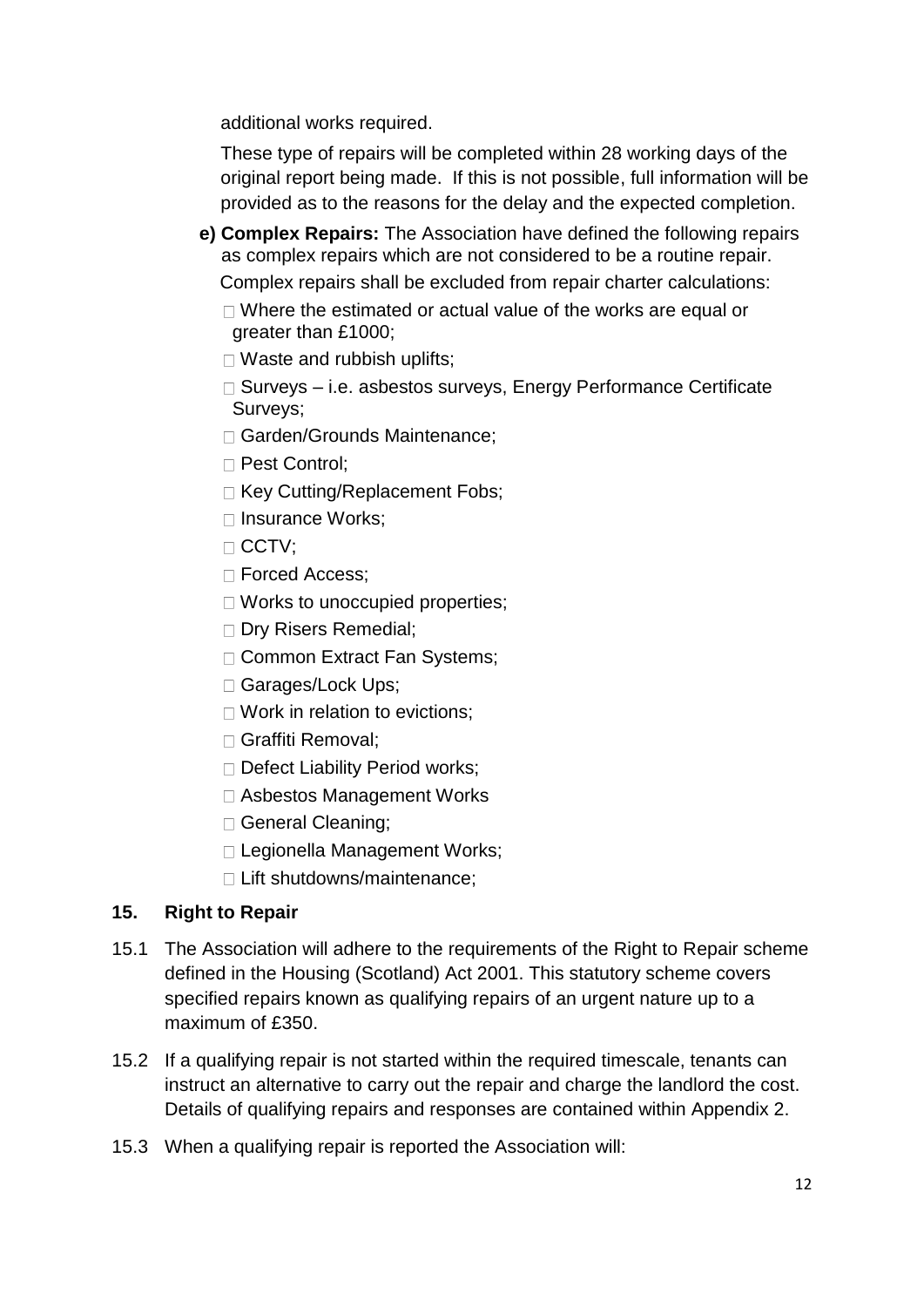a) State the maximum time allowed to carry out the repair and the last day of the period.

b) Give details of the primary and a secondary contractor.

c) Make arrangements for access.

- 15.4 The Association will establish procedures, without the requirement for submission of a claim if compensation is due, to be awarded. The level of compensation is set in legislation and is subject to a maximum of £100.
- 15.5 We acknowledge the particular requirement to advise tenants annually of the provisions of the scheme and we will use the newsletter as the principal method of achieving this. We will maintain records that monitor and demonstrate compliance with the Right to Repair Scheme.

## 16. **Repairs Responsibility – Mixed Tenure Blocks**

- 16.1 The Association's properties are situated in multi-tenure estates and often responsibility for repairs may be shared with other landlords/property factors and private owners.
- 16.2 Where the Association has been appointed as Property Factor or are Factor under custom and practice we will arrange for common repairs to be carried out.
- 16.3 The Association will cooperate with other Property Factors and other owners in the maintenance of common areas and, when required meet our financial obligation in respect of any repair and maintenance works undertaken to common areas.
- 16.4 The Association recognises that there are some schemes where no factor exists and other home owners are reluctant to undertake and contribute to common repair work.

Where works are required to maintain the safety of common areas for Oak Tree Housing Association tenants, approval from the Maintenance Manager, in accordance with delegated limits, should be sought prior to instruction. These proportionate costs will be issued to owners as per the Deeds of Condition for their development.

## **17. Repairs Inspections**

- 17.1 **Pre-Inspections:** As an organisation we understand the need for the repairs service to have technical expertise within our staff to undertake assessments on our properties that determine the appropriate repair action to be taken.
- 17.2 In general terms, we will pre inspect repairs in the following circumstances, or where the information from the tenant is unclear and a clear diagnosis of the repair cannot be made: a) Any reported structural defect that has potential to cause harm or deteriorate rapidly;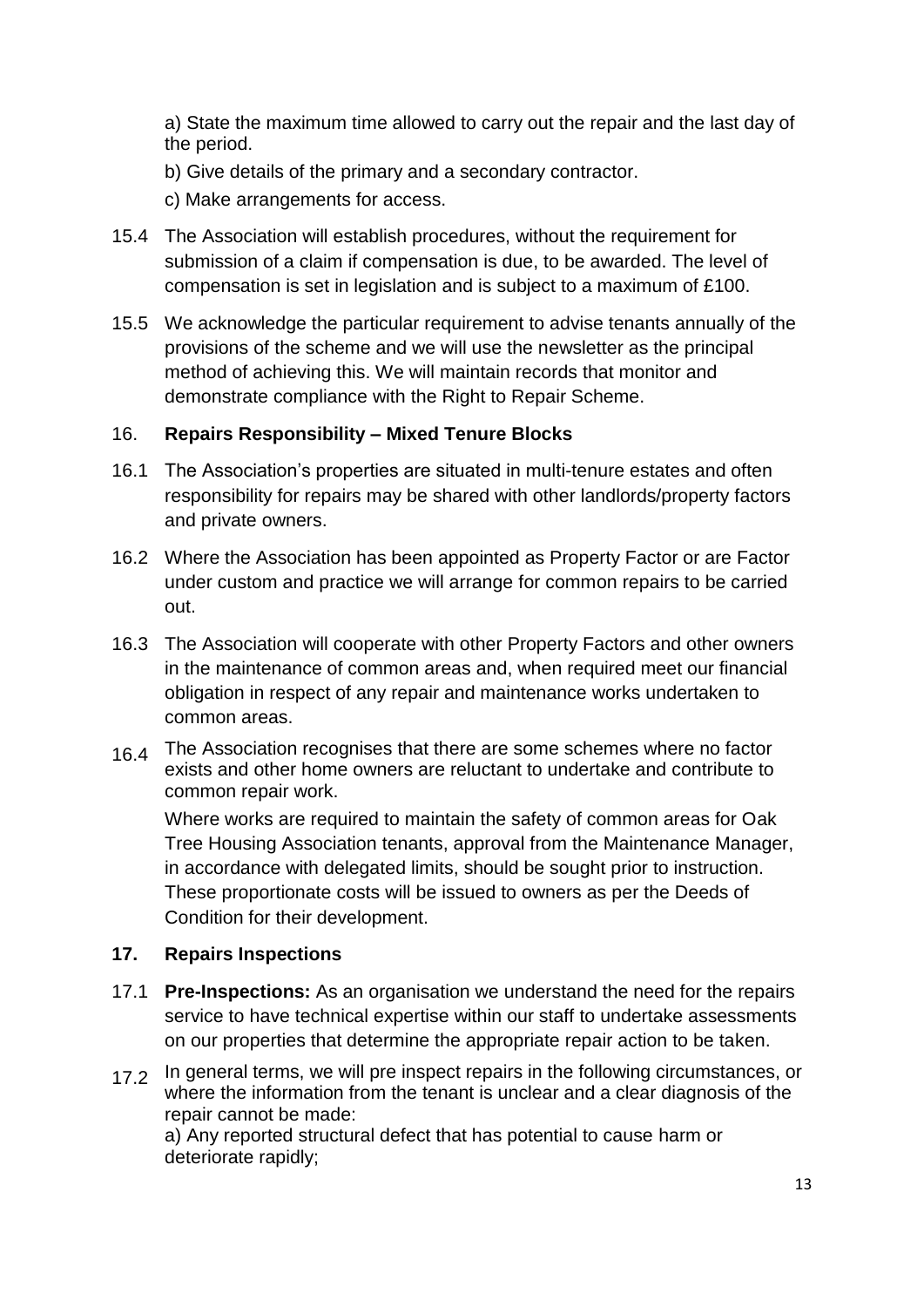b) Repair reports where a suspicion that damage has occurred due to tenant neglect or wilful damage;

c) Reports of damp or mouldy conditions;

d) Repairs where the previous or similar repair has been reported within the previous 12 months;

e) Orders that have potential to cost more than £500;

f) Repairs related to fire damage;

- g) Potential insurance claims;
- 17.3 Our staff are fully trained to determine the circumstances when a preinspection should be requested.
- 17.4 Pre inspections will be carried out on an appointment basis within 5 working days of the report being made (or later if this suits the tenant).
- 17.5 The repair will then be categorised under the standard response times. The time taken to complete repairs requiring a pre-inspection will be measured from first report to completion of work.
- 17.6 Records of post inspections are input on our IT systems and shall be included with reporting timescales.
- 17.7 **Post- Inspections:** The Association will carry out post-inspections of completed repair work to ensure that we are providing a high quality service which is also value for money.
- 17.8 The main trigger for post inspections will be linked to feedback from our repairs satisfaction survey and customer complaints.
- 17.9 Our IT systems will record the outcome of post inspections.

## **18. Void Properties**

- 18.1 The Association has a Void Management Policy which details our procedures to let void properties as quickly as possible in order to minimise loss of rental income.
- 18.2 In order to achieve this we will adopt a systematic approach to undertaking inspections, instructing necessary repair work, monitoring progress towards completion and passing properties as fit to let.
- 18.3 We will have in place a 'lettable standard' which will define, as far as practically possible, our expected standard for re-letting our houses.
- 18.4 The maximum time permitted for contractors to carry out repairs on void properties shall be:
	- □ 2 working days for minor re-lets:
	- $\Box$  5 working days for a standard re-lets; and,
	- $\Box$  10 working days for a 'major re-lets' requiring more extensive work;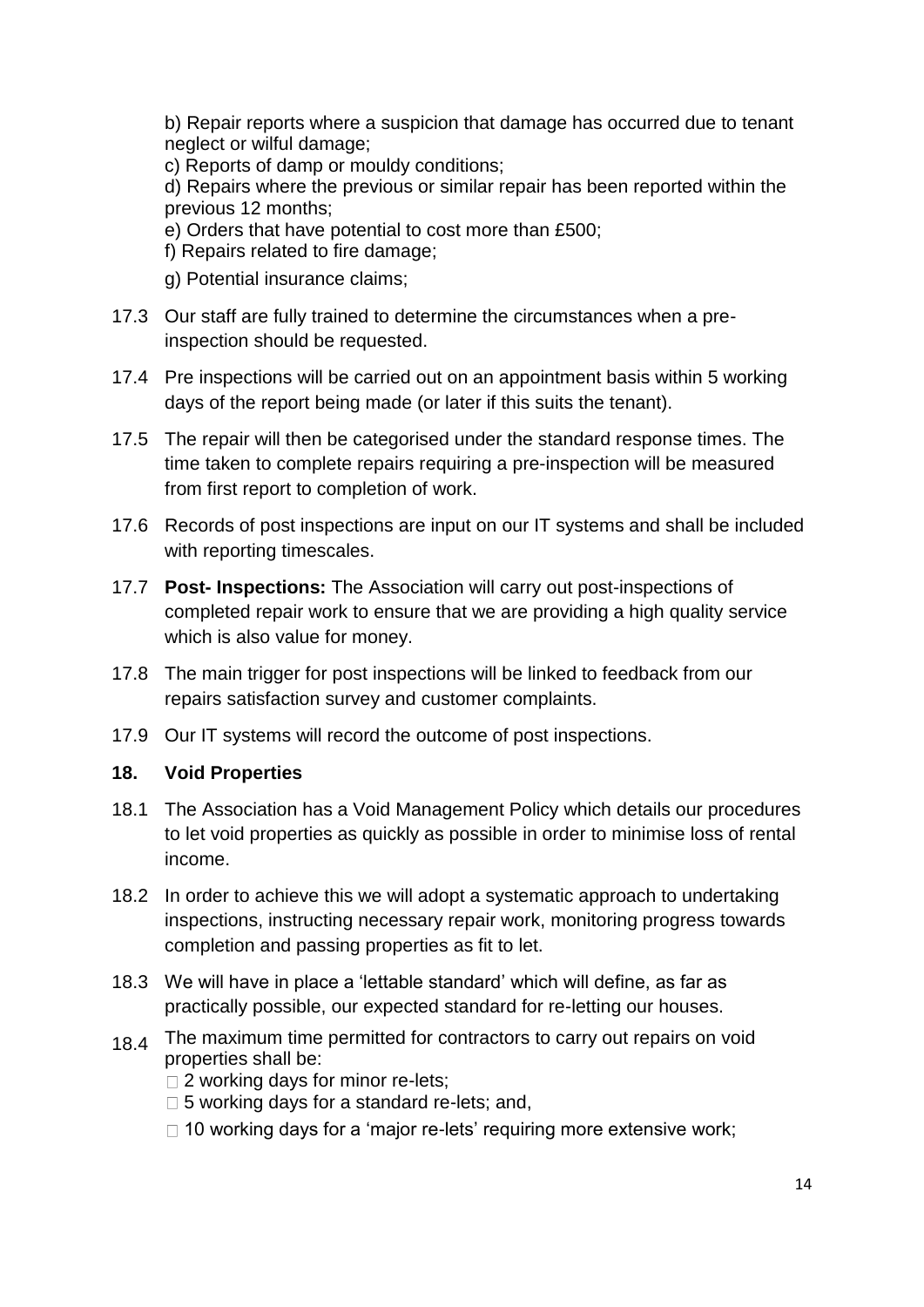$\Box$  28 working days for voids requiring multiple replacements i.e. bathroom and kitchen.

- 18.5 Void re-let timescales are the maximum permissible, the Association and our void contractors shall work to ensure properties are returned prior to these dates.
- 18.6 In voids, decoration must be intact and clean, failing which: a) If the tenant is able to carry out decoration works, the Association will issue decoration vouchers in the amount of £50 per room if required; b) If the tenant is unable to carry out decoration works, the Association will decorate in neutral emulsion;
- 18.7 It is our policy to instruct both a gas and electrical checks to all void properties prior to a new tenant taking up residency. A valid EPC will be provided and the property will be compliant with LD2 smoke and heat detection.
- 18.8 All soft furnishings and white goods will be removed where left by the previous occupant.

## **19. Adaptations**

- 19.1 We aim to maximise the availability of housing for people with diverse needs and recognise that adapting houses can have a significant positive impact on the health and well-being of individuals and their households.
- 19.2 Where we have installed additional or specialised equipment or facilities, these will be maintained in accordance with this policy.

## **20. Asbestos Management**

- 20.1 The Association recognises the dangers presented by asbestos and has a detailed Asbestos Management Policy and procedure documents in place.
- 20.2 These will describe the general approach and particular steps it will take in order to meet relevant legal, health and safety, and best practice requirements.
- 20.3 All works carried out under the Property Maintenance Policy shall be undertaken in accordance with our Asbestos Policy and relevant legal obligations.

## **21. Gas Safety**

- 21.1 The Association recognises the critical importance of ensuring gas heating and hot water systems in its properties are in good safe working order.
- 21.2 It will meet all statutory duties in relation to gas safety management and associated health and safety legislation.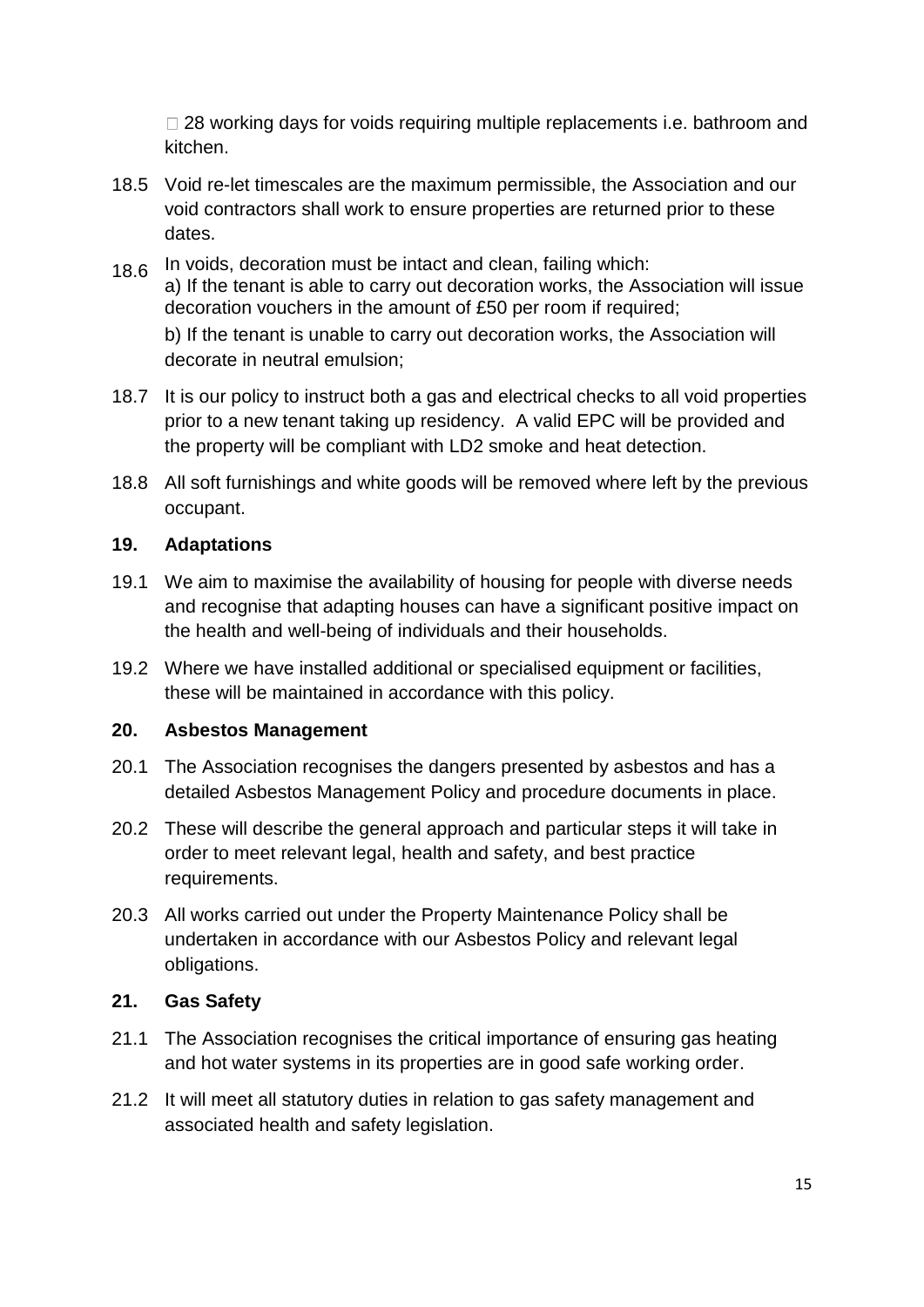- 21.3 In doing so, it will maintain effective administrative systems to ensure all gas systems in tenanted properties are subject to an annual service. Full details are contained within the Association's Gas Safety and Management Policy, and supporting procedures.
- 21.4 In fulfilling its legal responsibilities, the Association will pursue a clearly defined process in order to secure access to properties for the purpose of enabling servicing work to be carried out.
- 21.5 Where necessary this will include taking appropriate action to gain entry.

## 22. **Planned and Preventative Maintenance**

- 22.1 Planned maintenance is work which is programmed in advance, normally over a 30 year period. It will be based upon information held on stock condition and the anticipated life span of components. The Association will commission a detailed stock condition survey on a 5 yearly cycle to ensure we have up to date information on our stock. Our last stock condition survey was undertaken in 2020/21.
- 22.2 The Association carries out an annual inspections programme for those properties due component replacements in the summer before the financial year that they are scheduled to be replaced.
- 22.3 Analysis of our technical inspections will be used to inform our planning of future maintenance requirements. The Association will use industry standard element life cycles and be consistent with our component replacement statement in the annual accounts. Examples of planned maintenance include kitchen and bathroom replacement, windows, roofs and heating systems.
- 22.4 The Association follows a 30% rule whereby where it is found that less than 30% of the properties surveyed in a close/scheme require replacement then works will be deferred as appropriate. For example, in a close/scheme of 8 properties (fully tenanted) where it is found that only 2 kitchens are in poor condition but the remaining 6 are in good condition, then works to this close/scheme will not proceed.
- 22.5 The Association will publicise its annual maintenance programme through the Association's newsletter for the following financial year containing details of planned maintenance contracts that will be undertaken.
- 22.6 The financial implications of this will be included within the Association's business planning process.
- 22.7 On Planned Maintenance contracts, where décor is affected, the Association will provide a disturbance allowance of £50 per room.

For the avoidance of doubt there would be no question of financial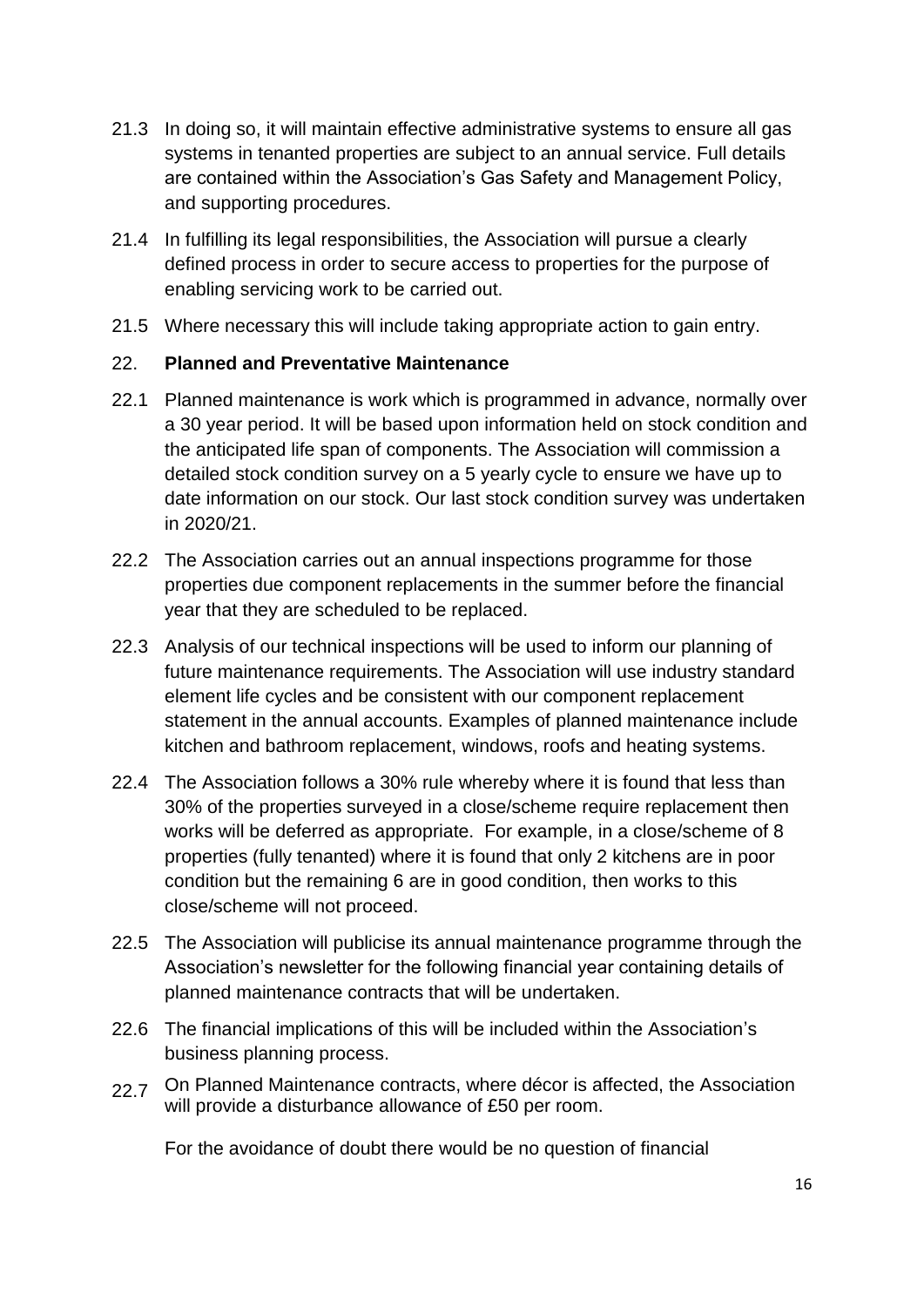compensation for inconvenience or disruption as a result of planned maintenance works.

- 22.8 As far as possible, tenants shall be given the opportunity to exercise choice in the range of products and works. The Association shall respect the needs of tenants that are frail, vulnerable or disabled, and as far as practical, adopt flexible working practices that recognise their particular requirements.
- 22.9 On completion of individual works the views of tenants involved will be sought via a survey. This information, along with any complaints received during the course of the works will be used to assess the performance of contractors and to identify possible future service improvements. Any unsatisfactory results will be recorded as a complaint.

## **23. Quality Standards**

- 23.1 The Association recognises the requirements within the Scottish Housing Quality Standard (SHQS).
- 23.2 We will, through our stock condition survey programme monitor compliance with this standard and where required complete upgrade works under our planned maintenance programme or record abeyances and exemptions where compliance cannot be achieved.
- 23.3 Energy Efficiency Standard for Social Housing (EESSH) has been developed to help improve the energy efficiency of the social housing stock. The Association's social housing stock required to meet these requirements by December 2020.
- 23.4 The Association has developed a database of Energy Performance Certificates (EPC's) to monitor compliance with EESSH. Where a property fails to meet these requirements, a programme of reasonable energy measures (as defined within EESSH guidance) shall be considered and incorporated into annual planned maintenance programmes.
- 23.5 Where compliance with EESSH cannot be achieved using reasonable measures and in accordance with EESSH guidance then these properties shall be recorded for temporary exemption.
- 23.6 The Association recognises our obligations in targeting achieving EESSH 2 milestones set out by the Scottish Government which has to be delivered by December 2032.

#### **24. Alterations to Property**

- 24.1 The Association has a procedure in place to allow tenants to apply for permission to undertake alterations or additions to their homes.
- 24.2 As a landlord, we will not unreasonably withhold consent, but will make it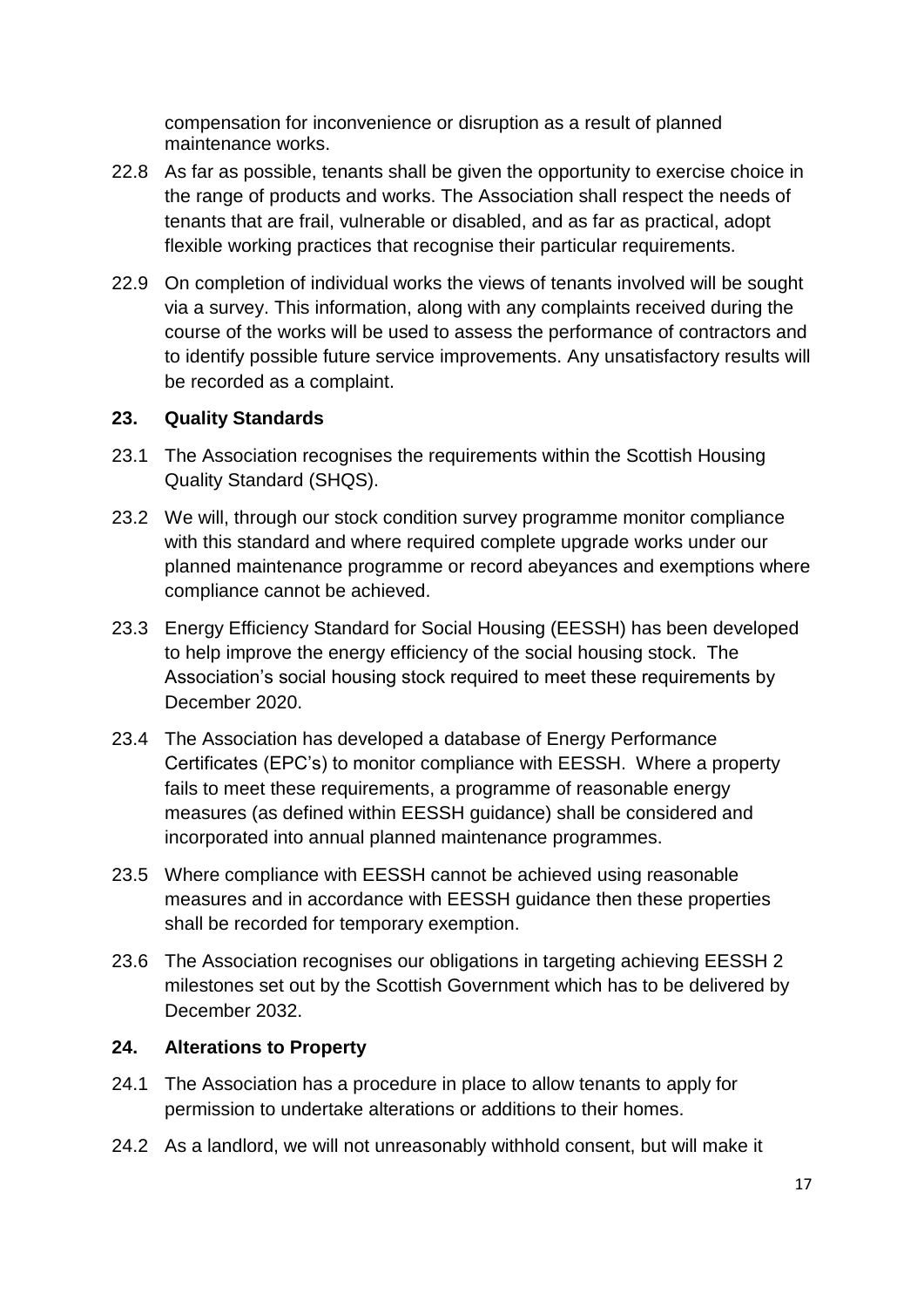conditional that any proposed alterations meet the standards of safety and workmanship required by us.

- 24.3 We will, however, not be responsible for supervising the installation process.
- 24.4 In granting permission for alterations the Association will be satisfied that that the proposed works will not detract from the future letting of the property.
- 24.5 In addition, it will be made clear that the tenant will accept the full installation costs as well as be liable for the any ongoing maintenance responsibilities.
- 24.6 Where an alteration is removed, the Association will expect that the property be returned to its original condition.
- 24.7 Under the terms of the tenancy agreement, alterations or improvement work to a property (other than internal decoration) should not be carried out without the written consent of the landlord.
- 24.8 The following provides examples of alterations: a) Requesting a structural change such as removing an internal wall; b) Requests to fencing to replace an existing boundary; c) Loft renovations; d) Installation of external door; e) Installation of kitchen or bathroom suites; f) Installation of fires or fireplaces; g) Installation of additional kitchen units; h) Installation of integrated kitchen appliances; i) Replacement of an existing gate; j) Replacement of internal doors or handles;
	- k) Alterations to the garden space or erection of a garden shed;
	- l) Adding or removing electrical sockets;
	- m) Replacing light fittings or switches;
- 24.9 Certain requests for alterations may also require planning consent and/or building warrant by the Local Authority. It is the responsibility of the tenant to ensure that all consents are in place before proceeding with the works.

#### **25. Compensation for Improvements**

- 25.1 The Association has procedures in place to comply with legislation contained within the Housing (Scotland) Act 2001 in relation to compensation for improvements. Scottish Government guidance is available on request from the Association.
- 25.2 In general terms you may qualify for compensation if you have written approval for your alteration and it is contained within a prescribed list of improvements. The tenancy must have ended but not through repossession or a housing transfer with the same landlord.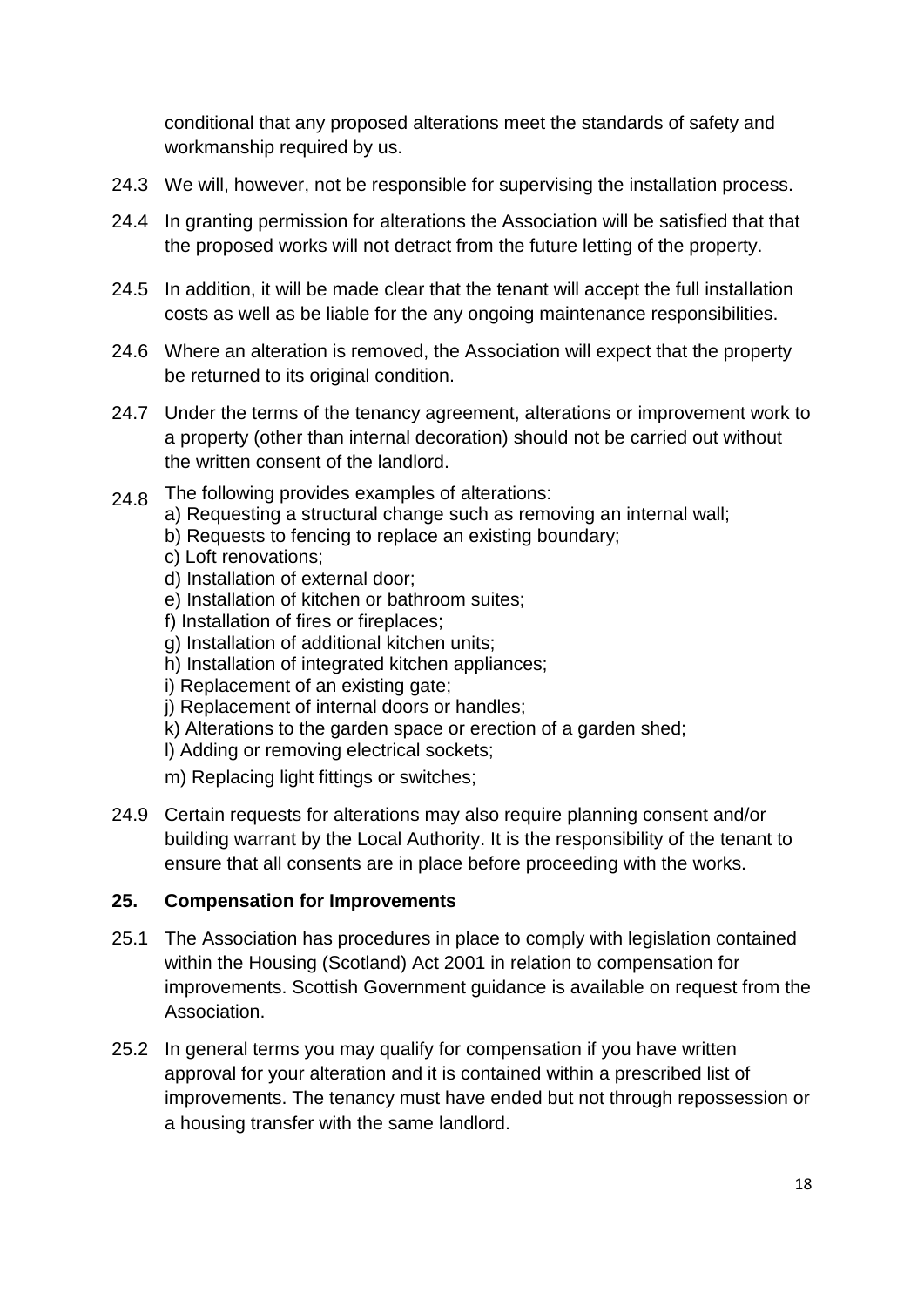- 25.3 Compensation paid cannot be lower than £100 or greater than £4,000 for each improvement made and are subject to depreciation.
- 25.4 Claims must be made in writing to the Association within the period starting 28 days before and ending 21 days after the tenancy comes to an end. Proof of spend must be provided, i.e. copies of receipts.

## **26. Access for Reactive Repairs & Maintenance Inspections**

- 26.1 Where a tradesperson or maintenance officer calls at an appointed time and access is not available, the tenant will be notified by a card left at their address.
- 26.2 The onus is on the tenant to rearrange a subsequent appointment. If no new appointment is made then the original order/inspection will be cancelled.
- 26.3 Where no access is available in extreme emergency or unexpected situations, such as a serious flood, we will make every effort to locate the whereabouts of the tenant. In the event of this not being possible access to the property will be gained in accordance with Tenancy Agreement provisions.

## **27. Contractor Management**

- 27.1 The Association will procure qualified contractors to undertake our Property Maintenance activities.
- 27.2 All contractors shall be subject to an annual review process, ensuring that they still meet the Associations performance requirements and have appropriate health and safety and insurance provisions.
- 27.3 All contractors will be required meet the Association's Contractors Code of Conduct.
- 27.4 Contractor's performance will be regularly monitored and recorded through regular meetings depending on whether work is planned, cyclical or reactive.
- 27.5 The review process will take into consideration, customer complaints and satisfaction, recalls to orders, feedback from staff, administration processes, post inspection, value for money and orders completed right first time.
- 27.6 Where clear evidence exists that a contractor's performance has dropped below the standards defined under contract conditions, the Association shall take the necessary steps to impose financial penalties or where the necessary improvement does not materialise potentially terminate their contract.

## 28. **Regulatory Property Maintenance Performance Indicators:**

 $28.1$  The following charter indicators will be used to monitor the level of property quality and energy efficiency of the Association's housing stock: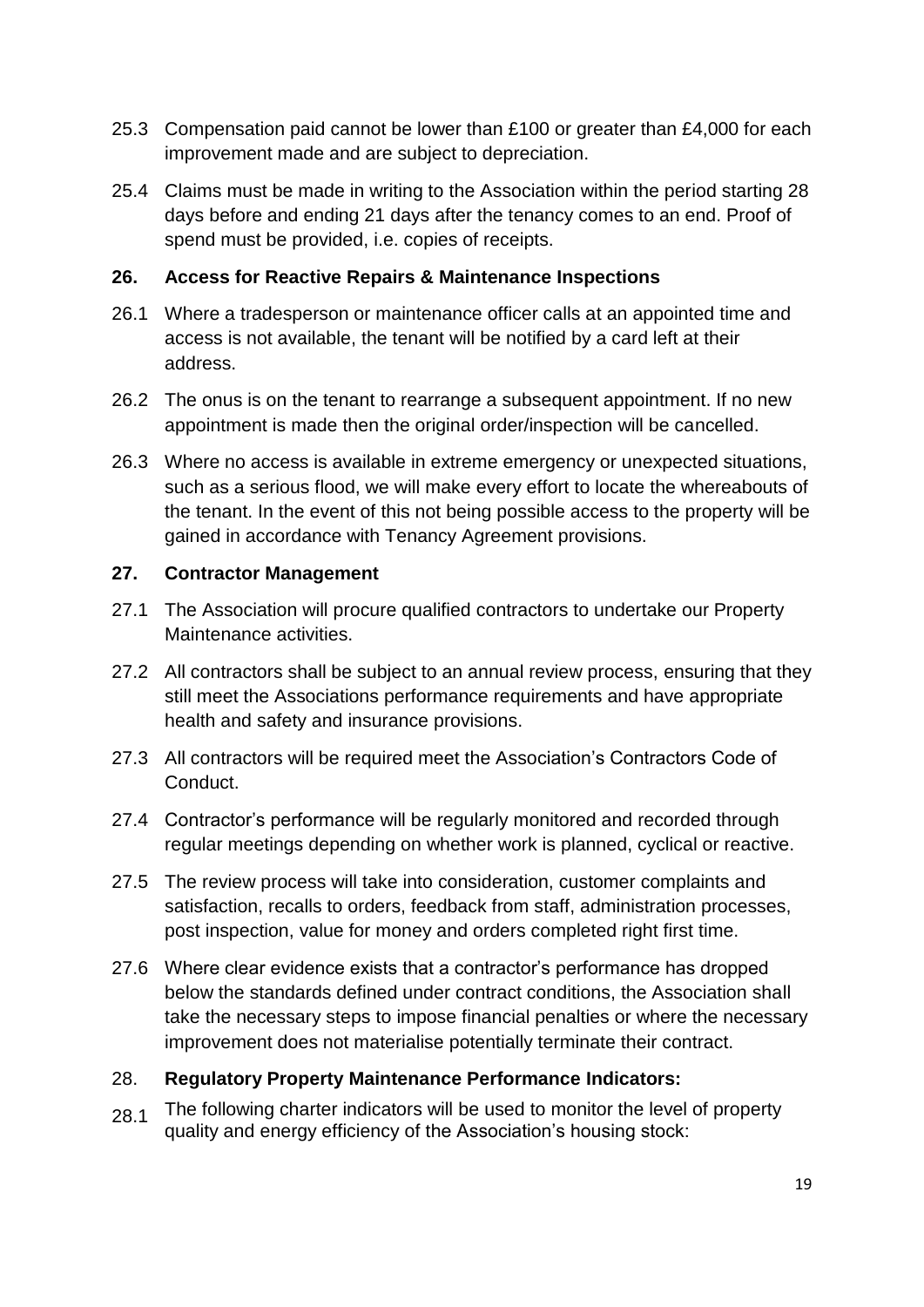## **Quality of Housing**

- Percentage of properties meeting the Scottish Housing Quality Standard (SHQS).
- Percentage of tenants satisfied with the standard of their home when moving in;
- Percentage of existing tenants satisfied with the quality of their home;

## **Energy Efficiency**

- Percentage of properties meeting the Energy Efficiency Standard for Social Housing;
- 28.2 The following charter indicators will be used to monitor the level of reactive repairs performance across the Association's housing stock:

## **Repairs Maintenance**

- Average length of time taken to complete emergency repairs.
- Average length of time taken to complete non-emergency (urgent and routine) repairs.
- Of all properties that require gas safety certificates, the percentage that have
- Percentage of tenants satisfied with the repairs and maintenance service.
- Percentage of reactive repairs carried out in the last year completed on first visit.

## **29. Complaints**

- 29.1 All complaints received in relation to the Association's property maintenance activities shall be dealt with in accordance with the Association's Complaints Handling Procedure (CHP) in line with the Scottish Public Services Ombudsman (SPSO) model for complaints handling.
- 29.2 Complaint outcomes shall be used to improve the Property Maintenance service, where a clear service failing has occurred.

## **30. Publicising this Policy**

30.1 The policy relating to Property Maintenance will be publicised on the Association's Website.

## **31. Policy Review**

31.1 The Association will review this policy every 5 years, more regular reviews will be considered where, for example, there is a need to respond to new legislation/policy guidance.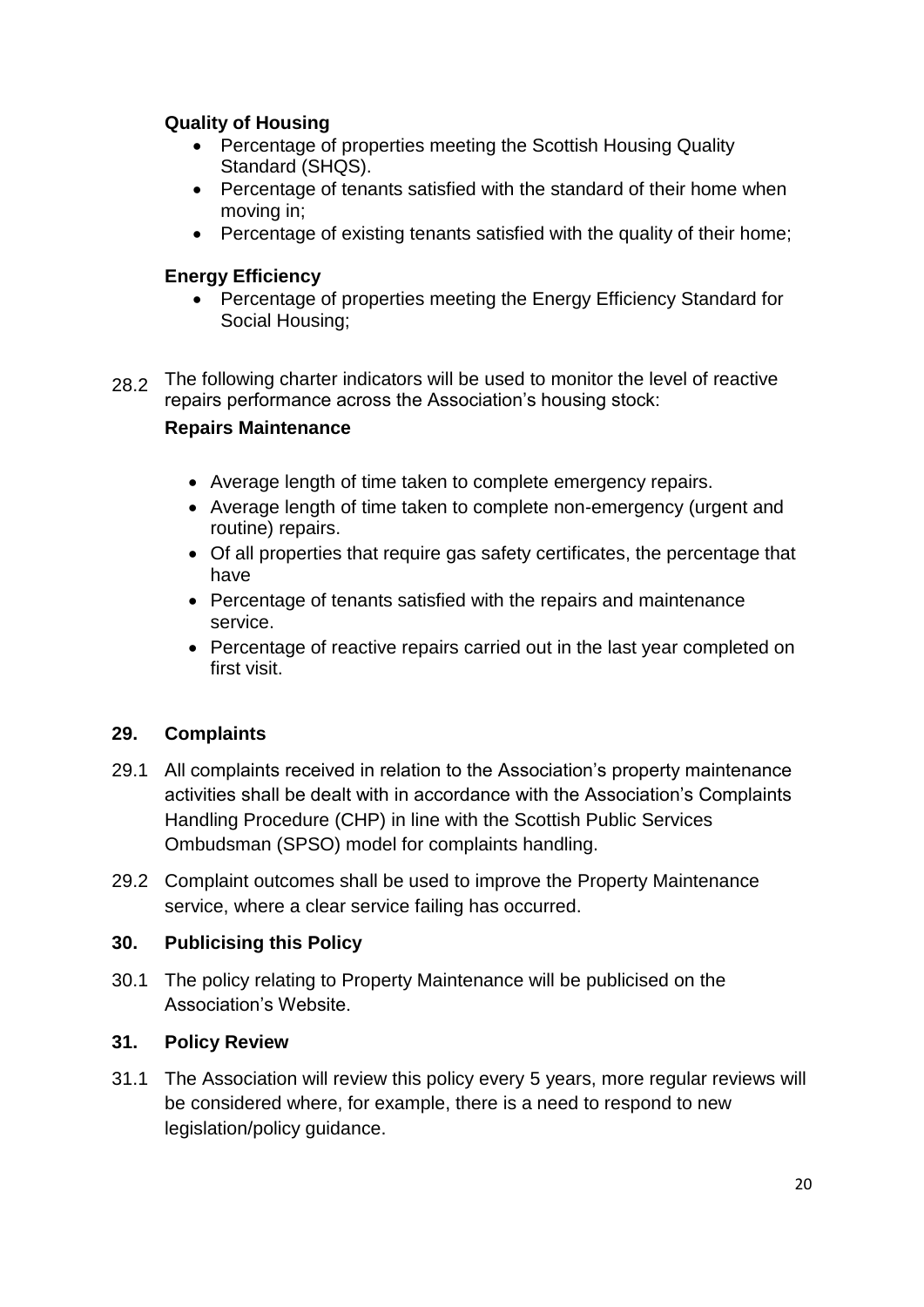31.2 Reviews will incorporate changes to legislation and regulations, tenant feedback and good practice.

## **32. Procurement**

- 32.1 Reactive repairs and void contracts will be procured via Contract Administrators through the Public Contract Scotland (PCS) Portal in line with current procurement legislation.
- 32.2 Planned maintenance and cyclical activities will be procured via the IFLAIR framework of which the Association is a member.
- 32.3 Medical adaptations are procured jointly with Cloch Housing Association and Larkfield Housing Association via the PCS portal.
- 32.3 The Association is a member of Scottish Procurement Alliance (SPA) and Procurement for Housing (PFH) frameworks and these will be used where appropriate.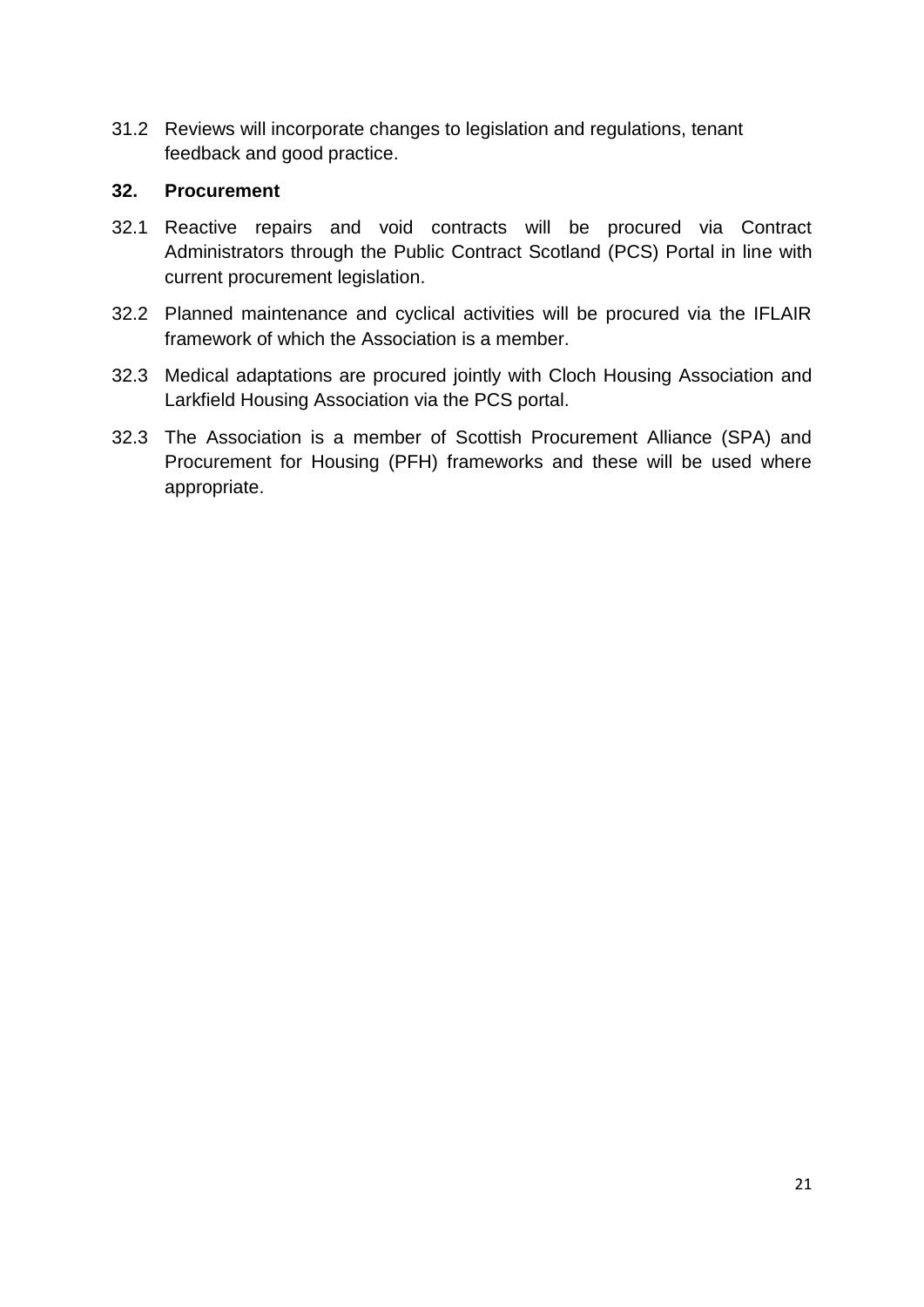## **Appendix 1: Tenant and Landlord Repairs Responsibilities**

We are responsible for most of the repairs to your home. However, there are some repairs that we will expect you to carry out. The tables below will help you decide if you are responsible or not.

There are three exceptions which are listed at the end of this section.

| <b>Bathroom</b>            |                        |     |                                                                                |  |  |  |
|----------------------------|------------------------|-----|--------------------------------------------------------------------------------|--|--|--|
| <b>Item</b>                | Who is<br>responsible? |     | <b>Comments</b>                                                                |  |  |  |
|                            | Us                     | You |                                                                                |  |  |  |
| <b>Bath</b>                | X                      |     | This excludes enamelling                                                       |  |  |  |
| Shower unit                |                        | X   | Unless we have provided the unit<br>or have accepted responsibility for<br>it. |  |  |  |
| Toilet seat and<br>fixings |                        | X   |                                                                                |  |  |  |
| <b>Toilet bowl</b>         | X                      |     |                                                                                |  |  |  |
| Toilet cistern             | $\mathbf x$            |     |                                                                                |  |  |  |
| Bathroom door lock         |                        | X   |                                                                                |  |  |  |

| <b>Heating</b>                     |    |                                        |                                                                                                                                                                                                 |  |  |  |
|------------------------------------|----|----------------------------------------|-------------------------------------------------------------------------------------------------------------------------------------------------------------------------------------------------|--|--|--|
| <b>Item</b>                        |    | Who is responsible?<br><b>Comments</b> |                                                                                                                                                                                                 |  |  |  |
|                                    | Us | You                                    |                                                                                                                                                                                                 |  |  |  |
| Chimney and flue                   | X  |                                        |                                                                                                                                                                                                 |  |  |  |
| Chimney sweeping                   |    | X                                      |                                                                                                                                                                                                 |  |  |  |
| Electric storage<br>system         | X  |                                        |                                                                                                                                                                                                 |  |  |  |
| Warm air heating<br>system         | X  |                                        | Except replacement of grills                                                                                                                                                                    |  |  |  |
| Gas fired system with<br>radiators | X  |                                        | Including gas fires if we have fitted<br>them. This excludes bleeding<br>radiators. This should not be done if<br>you have a combination boiler. Please<br>ask us for advice if you are unsure. |  |  |  |
| Decorative fireplace<br>X          |    |                                        |                                                                                                                                                                                                 |  |  |  |
|                                    |    |                                        |                                                                                                                                                                                                 |  |  |  |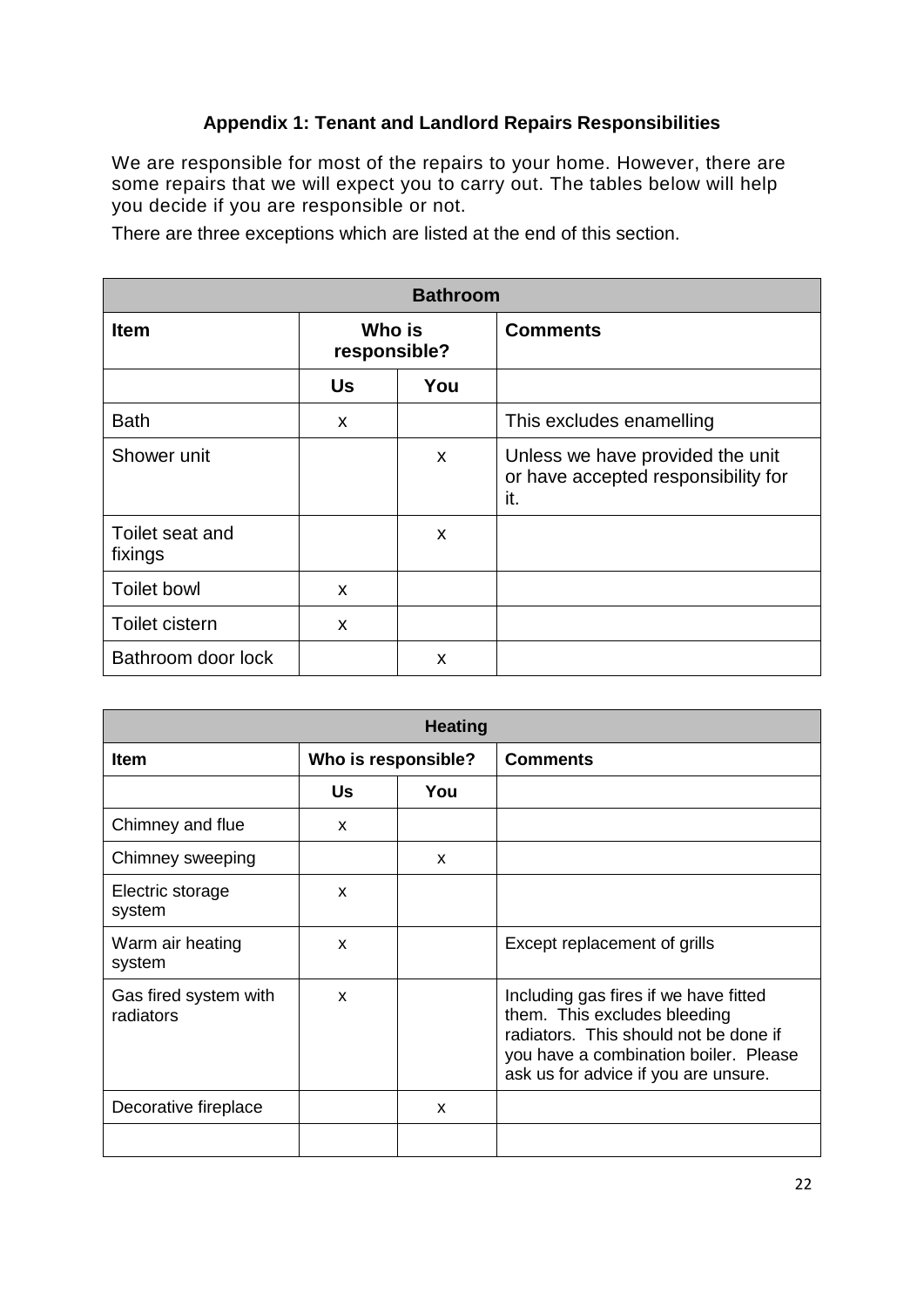| <b>Doors and Fittings</b>                          |                        |     |                                                                                                                                                       |  |  |
|----------------------------------------------------|------------------------|-----|-------------------------------------------------------------------------------------------------------------------------------------------------------|--|--|
| <b>Item</b>                                        | Who is<br>responsible? |     | <b>Comments</b>                                                                                                                                       |  |  |
|                                                    | Us                     | You |                                                                                                                                                       |  |  |
| Door bell                                          |                        | X   | Unless fitted by us                                                                                                                                   |  |  |
| Door chain                                         |                        | X   | Unless we provided the unit or<br>have accepted responsibility for it.                                                                                |  |  |
| Name plate and<br>house numbers                    |                        | X   |                                                                                                                                                       |  |  |
| Letterbox                                          | X                      |     |                                                                                                                                                       |  |  |
| Glass on inside<br>door and screen                 |                        | X   |                                                                                                                                                       |  |  |
| Ball catches, door<br>handles to internal<br>doors | X                      |     |                                                                                                                                                       |  |  |
| Internal doors                                     | X                      |     | Not including handles and locks.<br>No adjustments to door to fit<br>carpets. Repairs must be fair wear<br>and tear and not abuse or<br>carelessness. |  |  |
| Keys                                               |                        | X   | Including replacement of lost keys<br>and any forced entry which is<br>required as a result.                                                          |  |  |
| Mortice locks                                      | X                      |     | Only if fitted by us.                                                                                                                                 |  |  |
| Night latch (yale<br>type locks)                   |                        | x   | Unless this is the only lock on the<br>door.                                                                                                          |  |  |
| Outside doors                                      | X                      |     | Including entrance doors to flats.<br>Decoration will carried out as part<br>of our cyclical programme of works.                                      |  |  |
| Insulation to<br>external door                     |                        | X   |                                                                                                                                                       |  |  |
| Fitted wardrobe and<br>cupboards                   | X                      |     |                                                                                                                                                       |  |  |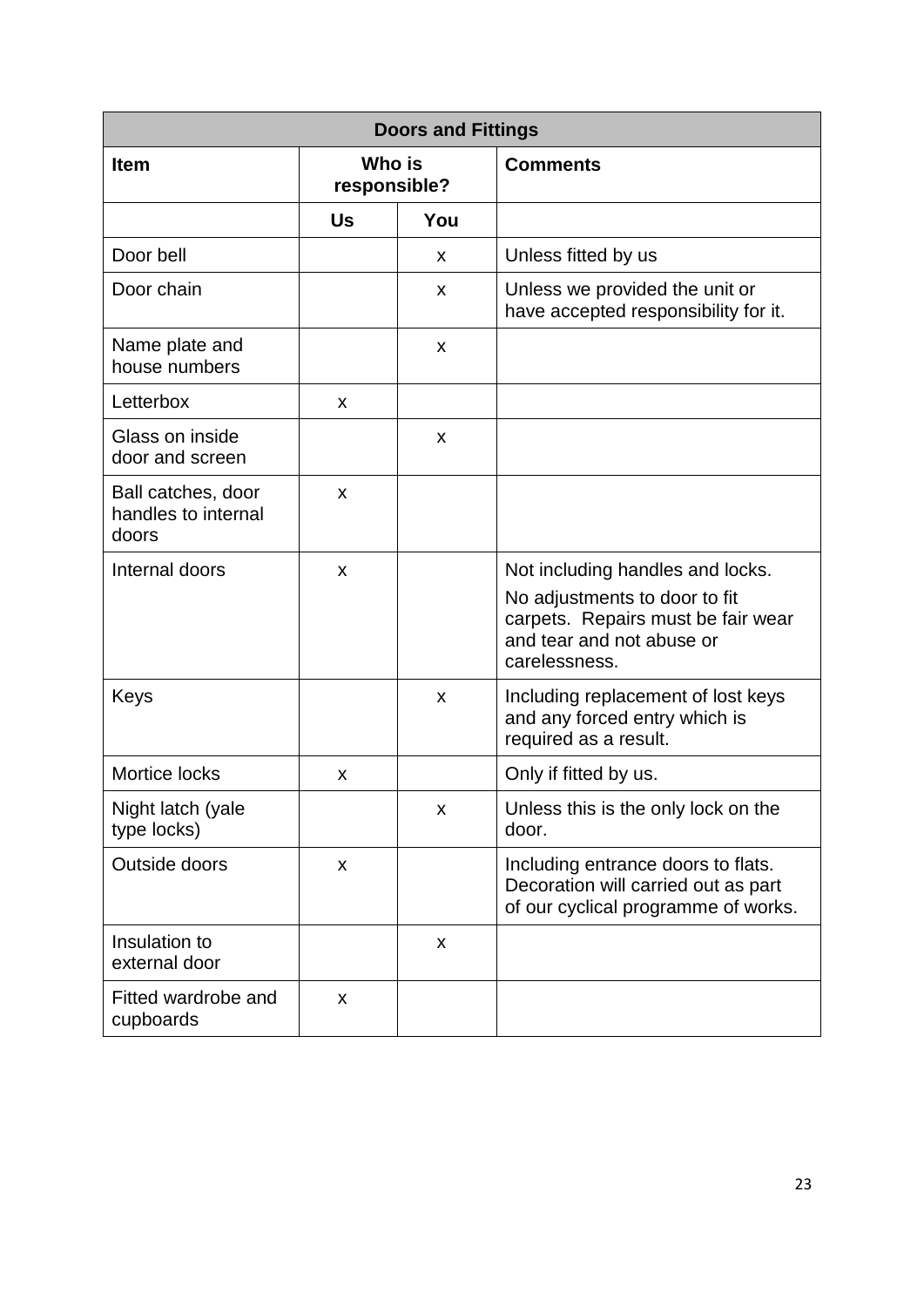| <b>Electrical</b>                                 |                        |     |                                                                                 |  |  |
|---------------------------------------------------|------------------------|-----|---------------------------------------------------------------------------------|--|--|
| <b>Item</b>                                       | Who is<br>responsible? |     | <b>Comments</b>                                                                 |  |  |
|                                                   | Us                     | You |                                                                                 |  |  |
| Communal TV ariel<br>system                       | X                      |     |                                                                                 |  |  |
| <b>Electric</b> fire                              |                        | X   | Unless we have fitted it                                                        |  |  |
| Immersion heater                                  | X                      |     |                                                                                 |  |  |
| Individual TV ariel                               | X                      |     |                                                                                 |  |  |
| Light fittings                                    | X                      |     | Not including table lamps.                                                      |  |  |
| <b>Extractor fans</b>                             | X                      |     |                                                                                 |  |  |
| Satellite dish                                    |                        | X   | Unless fitted by us                                                             |  |  |
| Plugs                                             |                        | X   | Including fuses                                                                 |  |  |
| Smoke detectors                                   | X                      |     | Not replacement batteries in<br>powered alarms                                  |  |  |
| <b>Sockets</b>                                    | X                      |     |                                                                                 |  |  |
| Close and stair<br>lighting                       | X                      |     |                                                                                 |  |  |
| Light switches                                    | X                      |     |                                                                                 |  |  |
| Light bulbs,<br>fluorescent tubes<br>and starters |                        | X   | We can help you with this but we<br>will have to charge you for the<br>service. |  |  |
| Fuse box                                          | X                      |     | Except resetting circuit breakers<br>and replacing blown fuse wires             |  |  |
| Wiring and circuits                               | X                      |     |                                                                                 |  |  |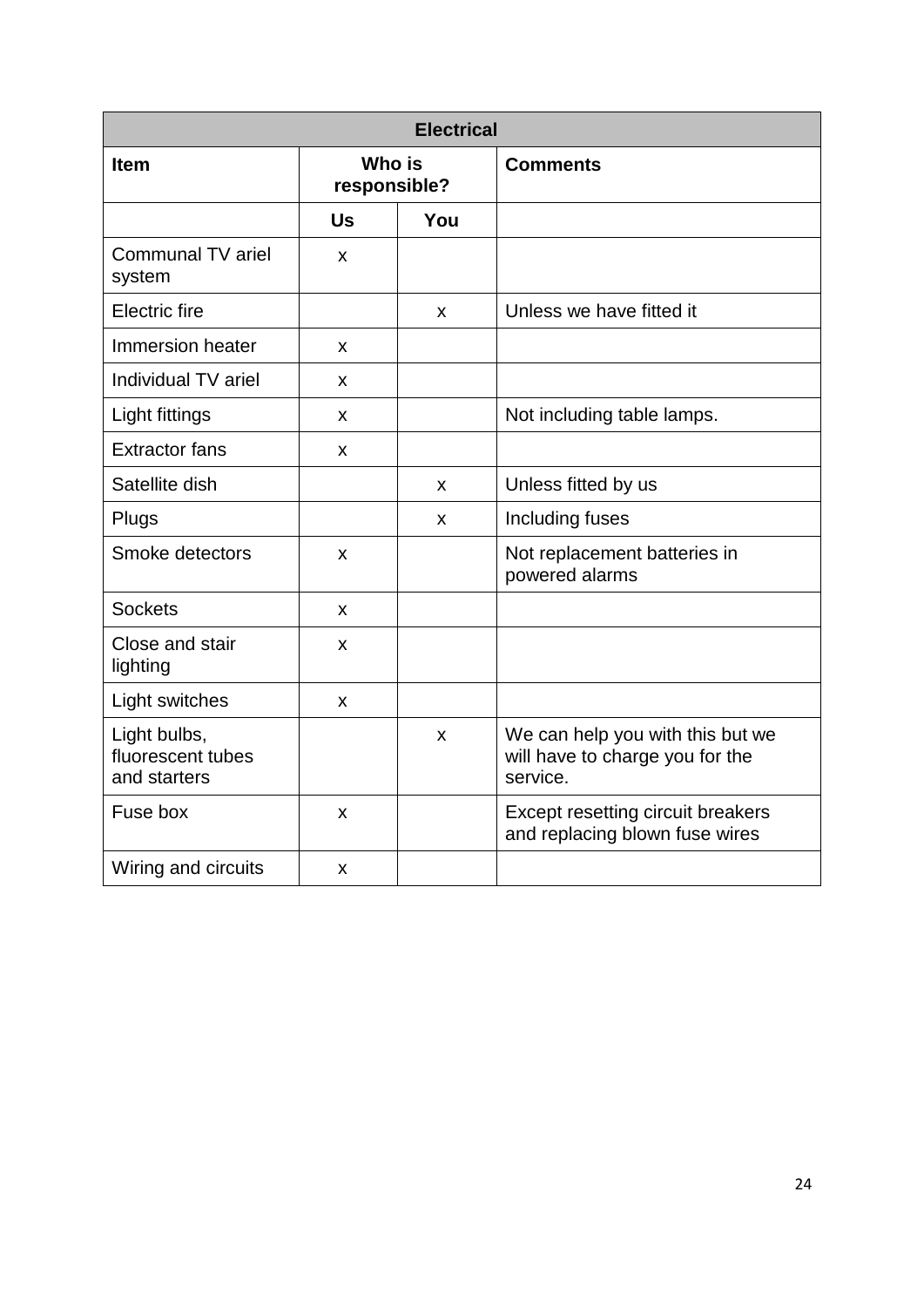| <b>Kitchens</b>                       |           |                 |                                                                                           |  |  |  |
|---------------------------------------|-----------|-----------------|-------------------------------------------------------------------------------------------|--|--|--|
| Who is<br><b>Item</b><br>responsible? |           | <b>Comments</b> |                                                                                           |  |  |  |
|                                       | <b>Us</b> | You             |                                                                                           |  |  |  |
| Cooker                                |           | X               | Unless fitted by us                                                                       |  |  |  |
| Cooker sockets                        | X         |                 |                                                                                           |  |  |  |
| Kitchen units                         | X         |                 | Fair wear and tear only                                                                   |  |  |  |
| <b>Blocked sink waste</b>             | X         |                 | We will do the work but may<br>change you for it unless drains are<br>found to be faulty. |  |  |  |
| Sink, bowl and<br>drainer             | X         |                 |                                                                                           |  |  |  |

| <b>Plumbing</b>                                |                        |     |                                                                                                                                           |  |  |
|------------------------------------------------|------------------------|-----|-------------------------------------------------------------------------------------------------------------------------------------------|--|--|
| <b>Item</b>                                    | Who is<br>responsible? |     | <b>Comments</b>                                                                                                                           |  |  |
|                                                | Us                     | You |                                                                                                                                           |  |  |
| Blocked sink, wash<br>hand basin or toilet     |                        | X   | We may do the work but will charge<br>you for it unless the drains are<br>found to be faulty.                                             |  |  |
| Domestic cold<br>water supply                  | X                      |     | Including storage tank but<br>excluding frozen pipes caused as a<br>result of your failure to take proper<br>precautions in cold weather. |  |  |
| Down pipes (rain<br>and soil)                  | $\mathsf{x}$           |     |                                                                                                                                           |  |  |
| <b>Drains</b>                                  | X                      |     |                                                                                                                                           |  |  |
| <b>Gutters</b>                                 | X                      |     |                                                                                                                                           |  |  |
| Hot water supply                               | X                      |     |                                                                                                                                           |  |  |
| Sink, plugs and<br>chains                      |                        | X   |                                                                                                                                           |  |  |
| Replacement and<br>resetting of tap<br>washers | X                      |     |                                                                                                                                           |  |  |
| Washing machine<br>fittings                    |                        | X   | Unless we have fitted them                                                                                                                |  |  |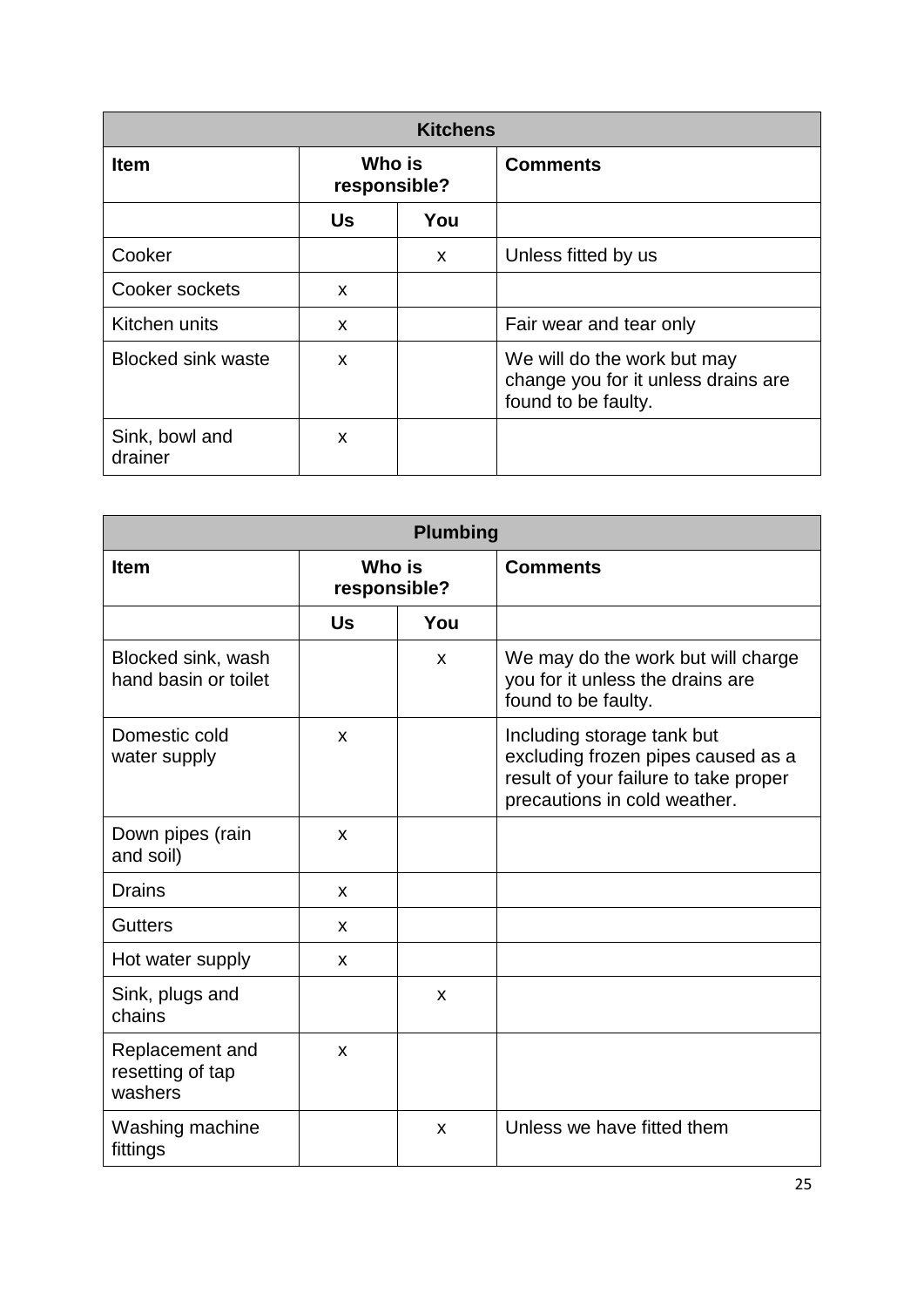| <b>Structure</b>                      |                        |     |                                                                       |  |  |
|---------------------------------------|------------------------|-----|-----------------------------------------------------------------------|--|--|
| <b>Item</b>                           | Who is<br>responsible? |     | <b>Comments</b>                                                       |  |  |
|                                       | <b>Us</b>              | You |                                                                       |  |  |
| Ceilings                              | X                      |     |                                                                       |  |  |
| Damp proof course                     | X                      |     |                                                                       |  |  |
| Floors                                | X                      |     | Except carpets, linoleum, laminate<br>floors or other floor coverings |  |  |
| Outside woodwork                      | X                      |     |                                                                       |  |  |
| Roughcast<br>plastering               | X                      |     |                                                                       |  |  |
| Skirting boards and<br>door surrounds | X                      |     |                                                                       |  |  |
| <b>Stairs inside</b>                  | X                      |     |                                                                       |  |  |
| Steps to entrances                    | X                      |     |                                                                       |  |  |
| <b>Roofs</b>                          | X                      |     |                                                                       |  |  |
| Walls                                 | X                      |     |                                                                       |  |  |

| <b>Windows</b>                 |                        |     |                                                                                                                                                                                                       |  |  |  |
|--------------------------------|------------------------|-----|-------------------------------------------------------------------------------------------------------------------------------------------------------------------------------------------------------|--|--|--|
| <b>Item</b>                    | Who is<br>responsible? |     | <b>Comments</b>                                                                                                                                                                                       |  |  |  |
|                                | Us                     | You |                                                                                                                                                                                                       |  |  |  |
| Glass in windows               |                        | X   | Unless you can show that the glass<br>was broken by vandals or some<br>similar cause, you have reported it<br>to the police within 24 hours of<br>finding it and provide a police<br>incident number. |  |  |  |
| Sash cords (ropes)             | X                      |     |                                                                                                                                                                                                       |  |  |  |
| Cills                          | <b>X</b>               |     |                                                                                                                                                                                                       |  |  |  |
| Window frames and<br>surrounds | X                      |     |                                                                                                                                                                                                       |  |  |  |
| Window handles<br>and catches  | X                      |     |                                                                                                                                                                                                       |  |  |  |
| <b>Window locks</b>            | X                      |     | Unless you have fitted them                                                                                                                                                                           |  |  |  |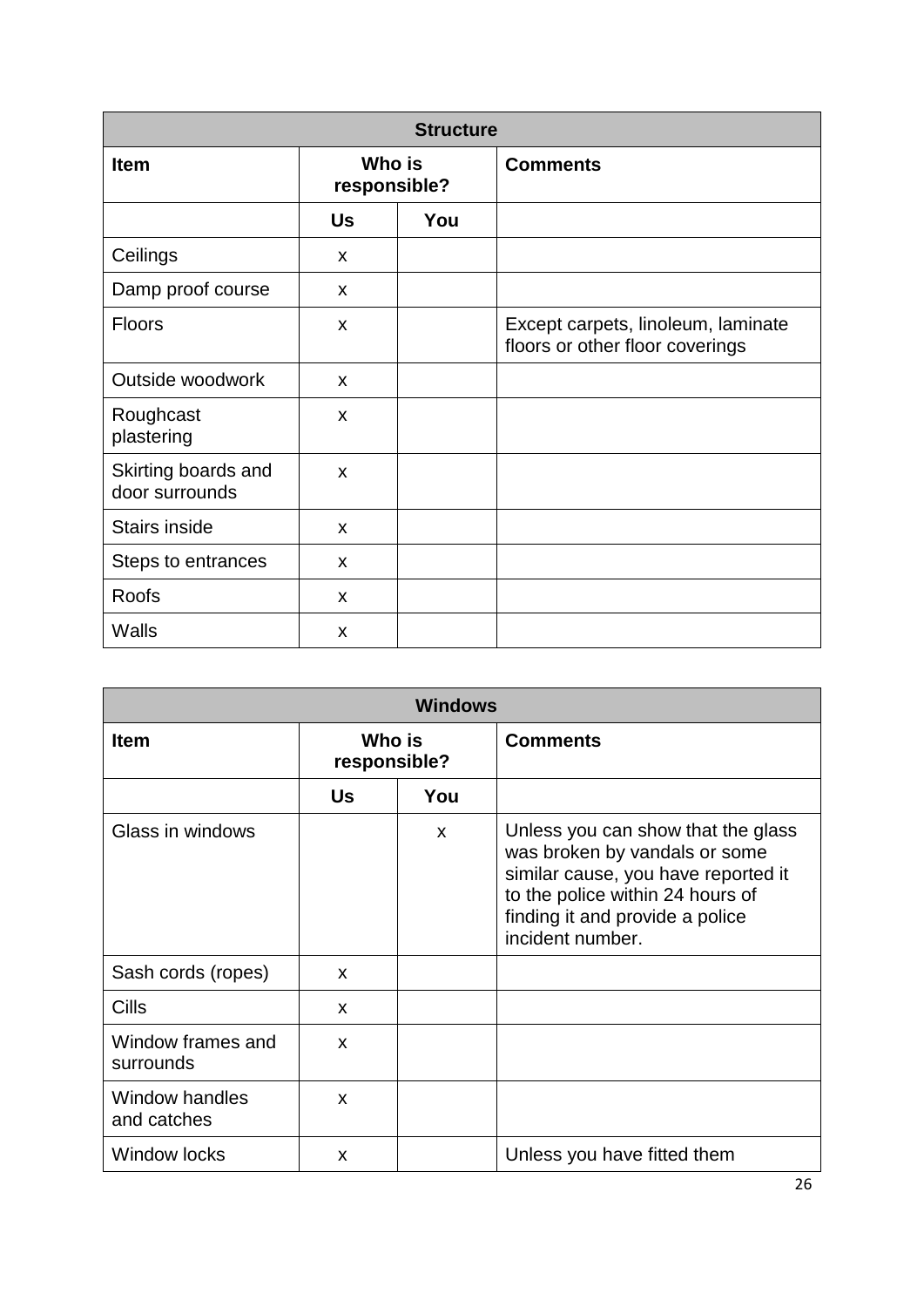| <b>Other Areas</b>                   |                           |     |                                                              |  |  |
|--------------------------------------|---------------------------|-----|--------------------------------------------------------------|--|--|
| <b>Item</b>                          | Who is<br>responsible?    |     | <b>Comments</b>                                              |  |  |
|                                      | Us                        | You |                                                              |  |  |
| Clothes line posts                   | x                         |     | <b>Excluding clothes line</b>                                |  |  |
| Rotary dryers                        |                           | X   |                                                              |  |  |
| Fences on<br>boundary or<br>footpath | $\boldsymbol{\mathsf{x}}$ |     |                                                              |  |  |
| Fences between<br>gardens            | $\mathsf{x}$              |     |                                                              |  |  |
| Footpaths                            | X                         |     | Normally only to front entrance to<br>property               |  |  |
| Gates                                |                           | X   | Except where we have specifically<br>accepted responsibility |  |  |
| Inside decoration                    |                           | X   | Including wall tiles                                         |  |  |
| <b>Outside decoration</b>            | $\boldsymbol{\mathsf{x}}$ |     |                                                              |  |  |
| Minor plaster<br>defects             |                           | X   |                                                              |  |  |
| Hat and coat hooks<br>and rails      |                           | X   |                                                              |  |  |
| Shed                                 |                           | X   |                                                              |  |  |
| Garages                              | X                         |     | Where owned by us and not<br>including locks                 |  |  |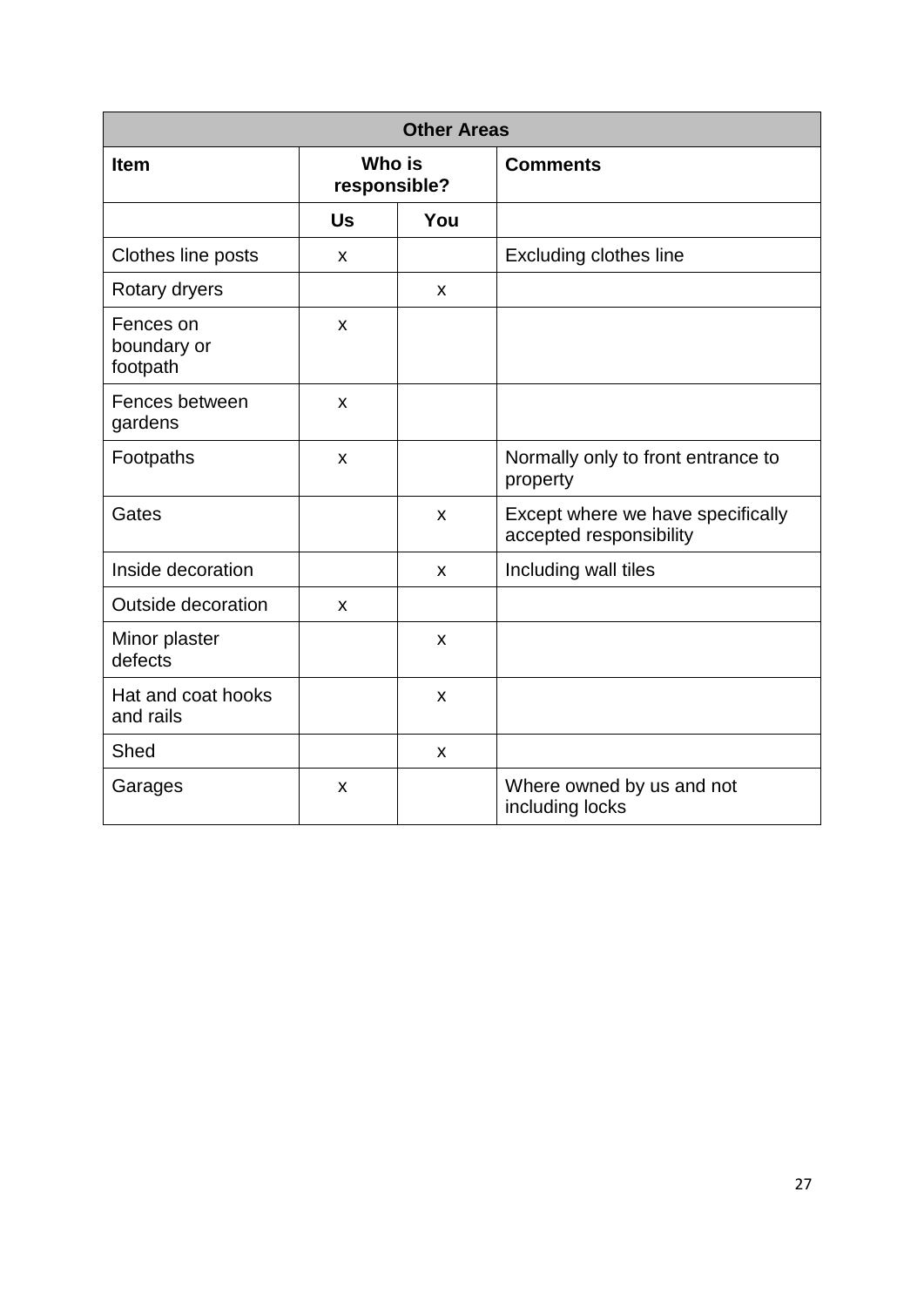## **Appendix 2 – Qualifying Repairs (Right to Repair)**

The following table illustrates the various types of qualifying repairs:

| <b>Type of Repair</b>                                                                                          | <b>Maximum No of</b><br><b>Working Days to</b><br><b>Carry out Repair</b> | <b>Type of Qualifying</b><br><b>Repair (QR)</b> |
|----------------------------------------------------------------------------------------------------------------|---------------------------------------------------------------------------|-------------------------------------------------|
| Blocked flue to open fire or boiler                                                                            | 1                                                                         | QR1                                             |
| Blocked or leaking foul drains, soil stacks or<br>toilet pans (where there is no other toilet in the<br>house) | 1                                                                         | QR <sub>1</sub>                                 |
| Blocked sink, bath or drain                                                                                    | 1                                                                         | QR <sub>1</sub>                                 |
| Loss or partial loss of electric power or gas<br>supply                                                        | 1                                                                         | QR1                                             |
| Insecure external windows, doors or locks                                                                      | 1                                                                         | QR1                                             |
| Unsafe access to a path or step                                                                                | 1                                                                         | QR <sub>1</sub>                                 |
| Significant leaking or flooding from a water or<br>heating pipe, tank or cistern                               | 1                                                                         | QR <sub>1</sub>                                 |
| Loss or partial loss of space or water heating<br>(where there is no alternative)                              | 1                                                                         | QR1                                             |
| Toilet not flushing where there is no other toilet<br>in the house                                             | 1                                                                         | QR1                                             |
| Unsafe power or lighting socket or electrical<br>fitting                                                       | 1                                                                         | QR1                                             |
| Loss or partial loss of water supply                                                                           | 1 (full loss) 3<br>(partial loss)                                         | QR1 or QR2                                      |
| Loose or detached bannister or handrail                                                                        | 3                                                                         | QR <sub>2</sub>                                 |
| Unsafe timber flooring or stair tread                                                                          | 3                                                                         | QR <sub>2</sub>                                 |
| Mechanical extractor fan in a room with no<br>external windows or doors                                        | $\overline{7}$                                                            | QR <sub>3</sub>                                 |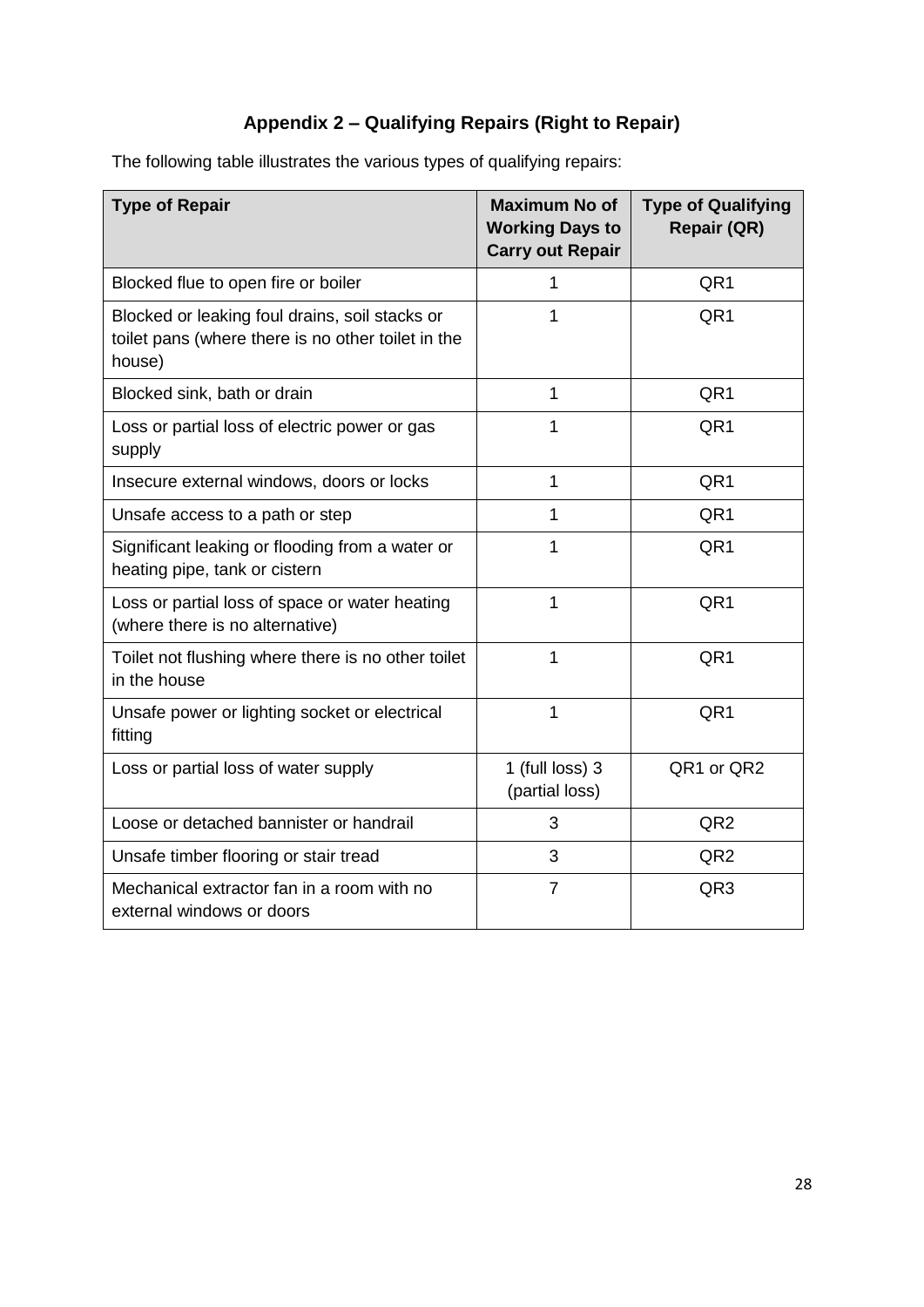The timescales for qualifying repairs are as follows:

| <b>Type of Repair</b>      | <b>Timescale to Complete</b> |
|----------------------------|------------------------------|
| <b>Qualifying Repair 1</b> | 1 working day                |
| <b>Qualifying Repair 2</b> | 3 working days               |
| <b>Qualifying Repair 3</b> | 7 working days               |

#### **What happens when a tenant reports a repair?**

When a tenant reports a repair, we will inform them whether the repair is a normal repair or if it is a qualifying repair under the Right to Repair scheme. If the repair does qualify under the scheme, we will inform the tenant on:

- the maximum time allowed to carry out the repair;
- the last day of that period;
- their rights under the Right to Repair scheme;
- the name, address and phone number of their usual contractor and at least one other contractor from a list; and
- We will make access arrangements with the tenant to gain access to their home in order to carry out the repair.

## **How long do we have to carry out the repair?**

Repair times depend on the type of repair and the table overleaf should be referred to.

Sometimes there may be circumstances which we or the contractor has no control over which make it impossible to do the repair within the maximum time (for example, severe weather). In these circumstances we may need to make temporary arrangements and to extend the maximum time. If we are going to do this, we must inform the tenant.

## **What happens if the work is not done in time?**

If our usual contractor does not start the qualifying repair within the time limit set, the tenant can tell another contractor from our approved list to carry out the repair. The tenant cannot use a contractor who is not on our approved list. The other contractor will then tell us that the tenant has asked them to carry out the repair. We will then pay the tenant £15 compensation for the inconvenience. If our main contractor has started but not completed the repair within the maximum time, the tenant will also be entitled to £15 compensation.